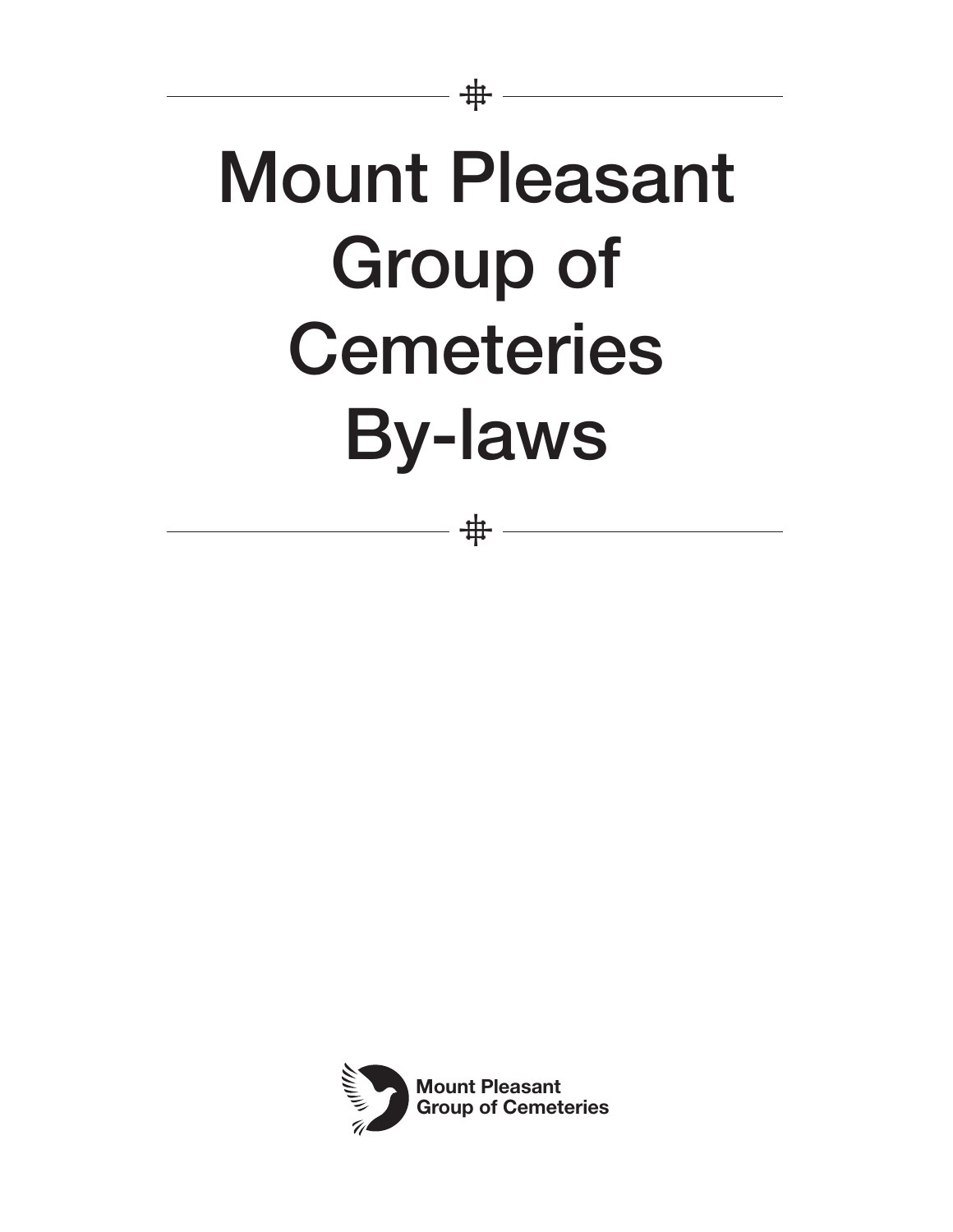# Table of Contents

|                                                                                                                                                                                                                                                  | 3  |
|--------------------------------------------------------------------------------------------------------------------------------------------------------------------------------------------------------------------------------------------------|----|
|                                                                                                                                                                                                                                                  | 5  |
|                                                                                                                                                                                                                                                  | 7  |
|                                                                                                                                                                                                                                                  | 10 |
|                                                                                                                                                                                                                                                  | 14 |
|                                                                                                                                                                                                                                                  | 16 |
|                                                                                                                                                                                                                                                  | 18 |
| Columbarium Niches<br>The Columbarium Niches<br>The Columbarium Niches<br>The Columbarium Niches<br>The Columbarium Niches<br>The Columbarium Niches<br>The Columbarium Niches<br>The Columbarium Niches<br>The Columbarium Niches<br>The Columb | 19 |
| Cremation Centre                                                                                                                                                                                                                                 | 20 |
| Contractor Contractor Contractor Contractor Contractor Contractor Contractor Contractor Contractor Contractor                                                                                                                                    | 22 |
| Natural Burial Areas <b>Mature and Areas</b> Areas <b>Mature and Areas</b> Areas Areas Areas Areas Areas Areas Areas Areas Areas Areas Areas Areas Areas Areas Areas Areas Areas Areas Areas Areas Areas Areas Areas Areas Areas Areas A         | 23 |
| Combined Pet and Human Burial Area [198] [198] [198] Combined Pet and Human Burial Area                                                                                                                                                          | 24 |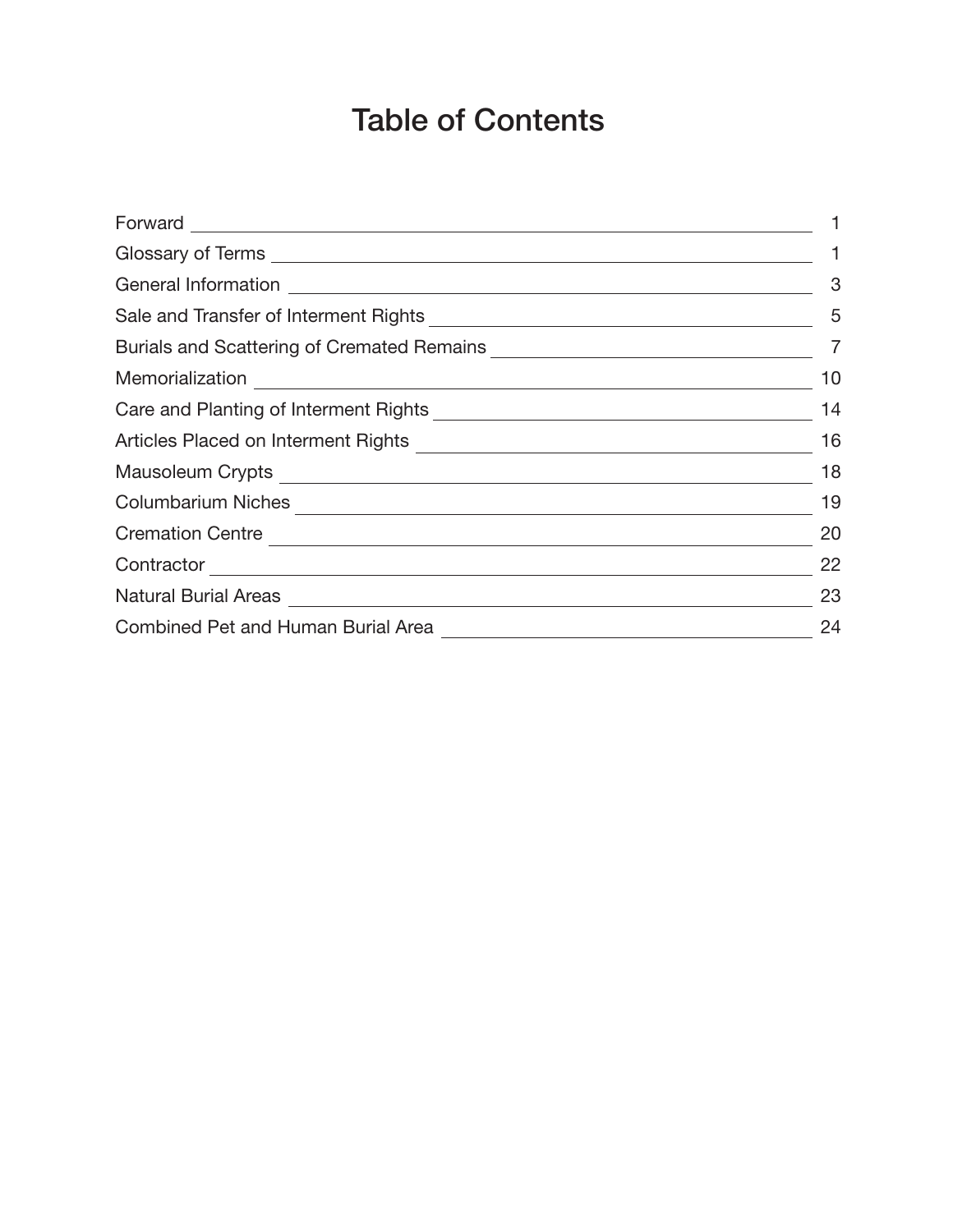#### Forward

This booklet contains the By-laws of the Mount Pleasant Group of Cemeteries (hereinafter referred to as "Cemetery"). They have been approved by the Registrar of the Bereavement Authority of Ontario on behalf of the Ministry of Government and Consumer Services.

These By-laws reflect time-tested Cemetery practices and have been developed based on experience since 1826.

All of the Cemetery by-laws apply to every form of interment right as far as the nature of the case permits.

By-law compliance ensures the safety of our families and employees, and the maintenance of proper cemetery operations.

#### Glossary of Terms

Burial: The opening and closing of a Lot or Grave (in ground) for human remains or cremated human remains (including the scattering of cremated human remains).

By-laws: The rules and regulations under which the Cemetery operates.

Care and Maintenance Fund: All Interment Rights are sold in perpetuity. As a requirement under provincial legislation, a portion of the purchase price of each Interment Rights, scattering of cremated remains, and the prescribed amount payable upon installation of Monuments and Markers, and the building of Private Mausoleums or Columbariums is contributed into an irrevocable trust fund – The Care and Maintenance Fund. Income from the Care and Maintenance Fund is used to provide general care and maintenance of the Cemetery.

Columbarium: A structure containing individual compartments or Niches for the placement of human cremated remains.

Crypt: An individual compartment in a Mausoleum for the placement of human remains.

Entombment: The opening and closing of a Crypt for the placement of human remains, or the opening and closing of a Niche for the placement of cremated human remains.

Grave: Any Interment Right (cremation, child, or adult) which permits a Marker to be set flush and level with the ground in the Marker Space, or attached to an adjacent feature wall as defined in the Interment Rights Certificate. (Also refer to Lot definition.)

Interment Right: The right to require or direct the Burial or Entombment of human remains or cremated human remains in a Grave, Lot, Niche or Crypt.

Interment Rights Certificate: A document, issued by the Cemetery once Interment Rights have been paid in full, specifying the ownership of the Interment Rights, memorialization options and planting restrictions.

Interment Rights Holder: A person, firm, or corporation holding the right to direct the Burial or Removal of human remains, cremated human remains, and associated memorialization in an Interment Right as registered in the Cemetery records.

Lot: Any Interment Right (cremation, child, or adult) which permits the installation of a Monument in the Monument Space. (Also refer to Grave definition.)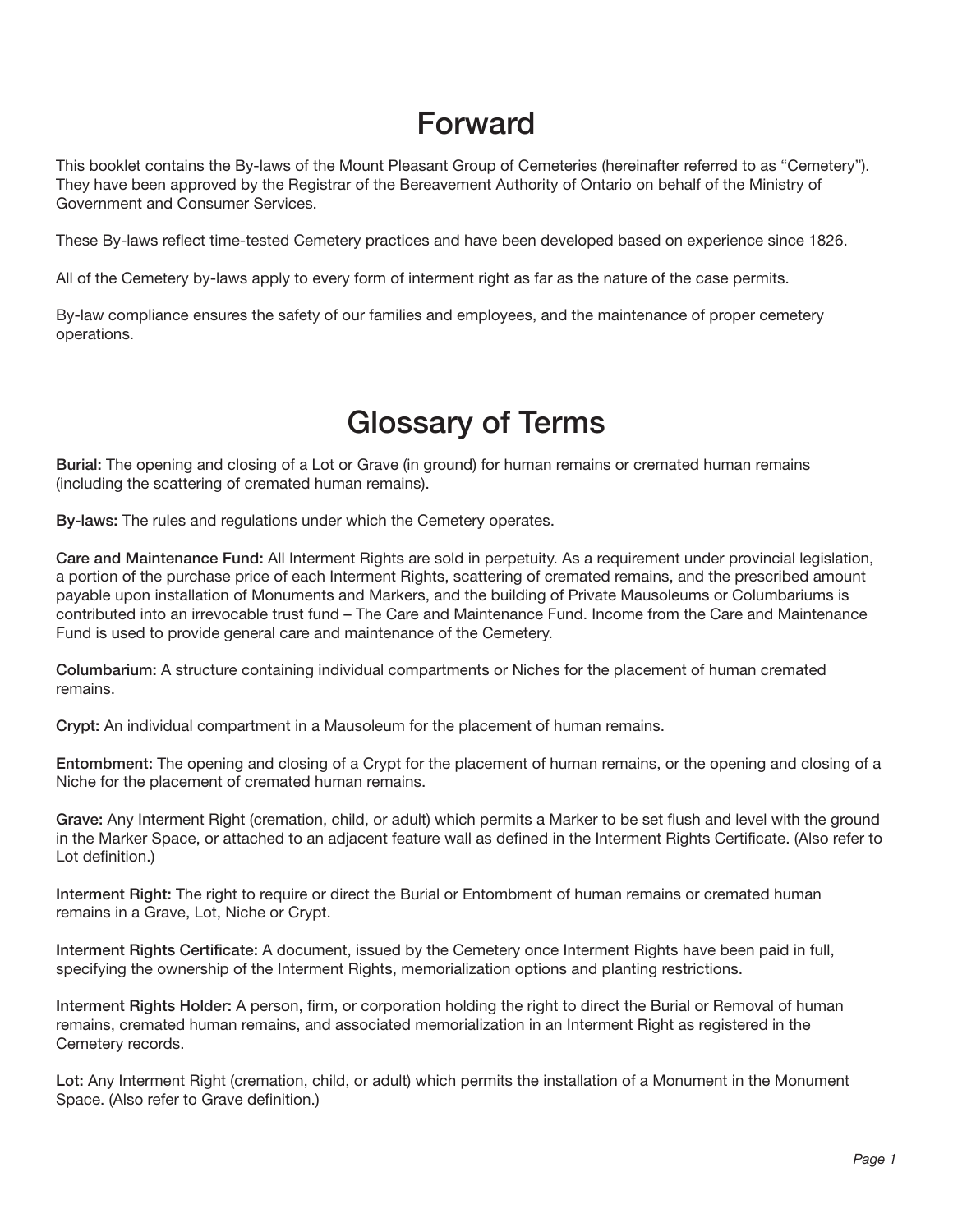Marker: A memorial constructed of bronze or granite, set flush and level with the ground in the Marker Space, except where attached to the feature wall adjacent to the Grave.

Marker Space: Unless otherwise specified on the Interment Rights Certificate, that portion designated to contain the marker.

Mausoleum: A structure or building containing individual compartments or Crypts for the placement of human remains.

Memorials: All Markers or Monuments, Columbarium Niche or Mausoleum Crypt fronts, and any other form used to inscribe the names of individuals buried or interred within the Cemetery.

Monument: An upright (above-ground) memorial, constructed of granite or bronze material, installed within the designated Monument Space of a Lot(s).

Monument Base: That portion of the Monument, constructed of granite, and set on the concrete Monument foundation to provide stability and protection for the Monument Tablet.

Monument Tablet: Those portions of the Monument set on the Monument Base, containing the design and memorial inscription.

Monument Foundation: The in-ground concrete foundation, constructed the equivalent size of the Monument Base, a minimum of 137 cm (4 ft. 6 in.) in depth.

Monument Space: That portion of the Lot(s) designated to contain the Monument and planting area.

Niche: An individual compartment in a Mausoleum or Columbarium for the Entombment of cremated human remains.

Purchaser: The individual purchasing the Interment or Scattering Right, products or services. The Purchaser does not hold or maintain the right to direct Burials, Entombments, cremated remains scattering, or memorialization unless they are registered as the Interment Rights Holder(s) and are so named on the Interment Rights Certificate.

Removal: The Removal of human remains, including cremated human remains, from a closed or sealed Grave, Lot, Niche or Crypt.

Scattering: The act of spreading or scattering cremated remains on the surface of land.

Scattering Ground: Land within a Cemetery that is set aside to be used for the scattering of cremated human remains.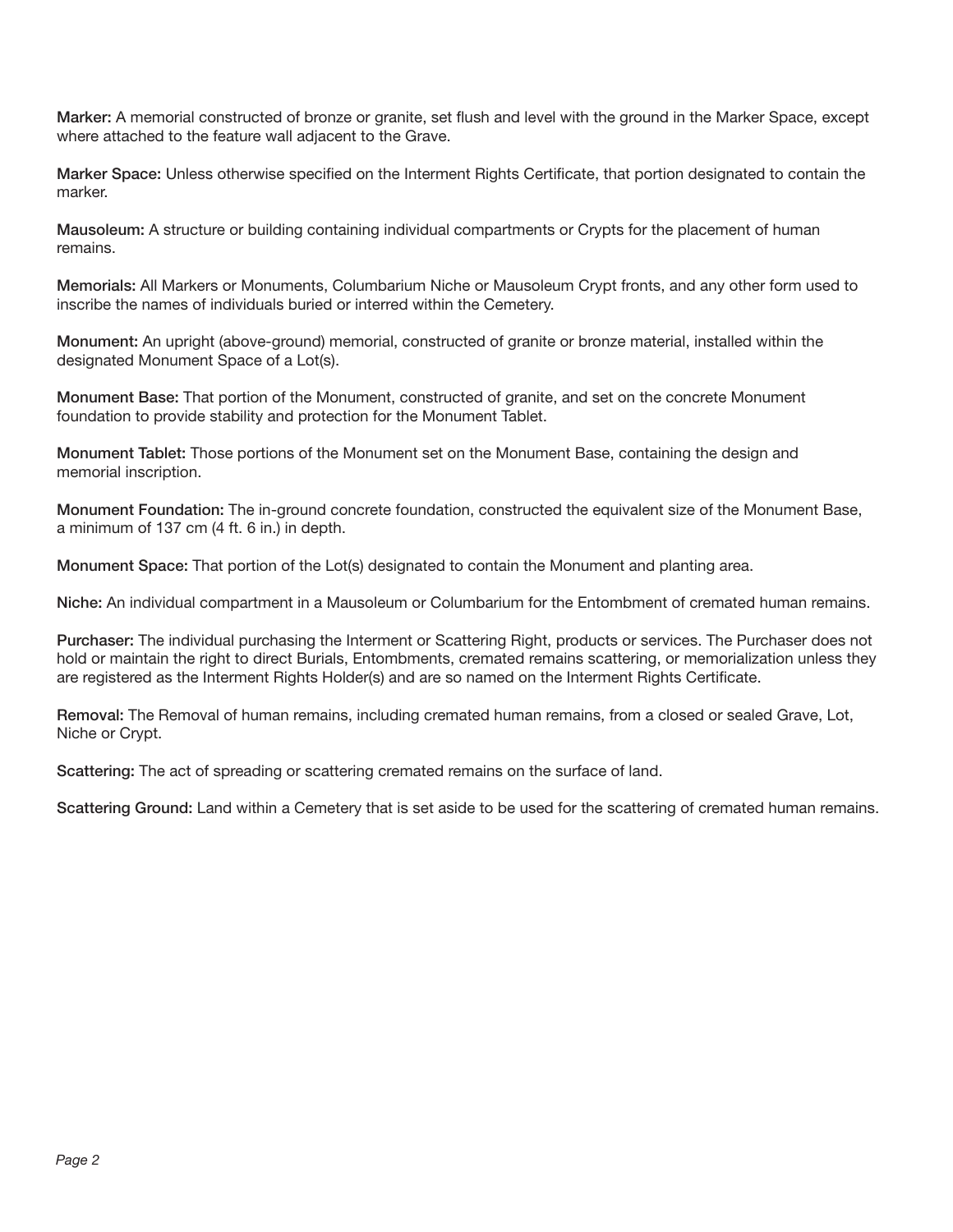## 1.0 General Information

#### 1.1 Hours of Operation

 Cemetery Grounds Visitation Hours: Interment Rights Holders and the general public can visit the Cemetery grounds during daylight hours. The Cemetery is opened at 8:00 A.M. daily and closes based on the following schedule:

| Daylight Saving Time to September 30th           | $8:00$ P.M. |
|--------------------------------------------------|-------------|
| October 1 <sup>st</sup> to Eastern Standard Time | 6:00 P.M.   |
| Eastern Standard Time to Daylight Saving Time    | 5:30 P.M.   |

 These closing times apply to all vehicular entrances. Pedestrian-only entrances may be locked up to 30 minutes prior to the posted vehicle gate closing times. Exceptions will be posted at individual cemeteries.

Office Hours: Office hours vary from cemetery to cemetery. Please contact the Cemetery office to obtain hours of operation.

 Burial Hours: Burials will be carried out between the hours of 9:00 A.M. and 3:30 P.M. Monday through Saturday (excluding statutory holidays). Additional service charges will apply for burials arriving at the Cemetery after 3:30 P.M. Special arrangements can be made with the Cemetery office for Burials on Sundays or holidays subject to staff availability.

1.2 Private Property: All cemeteries are privately owned lands. Interment Rights Holders and public visitors enjoy the use of the Cemetery at their own risk and shall be governed by the following:

- Damage to Property: No one may damage, destroy, remove or deface any property in or belonging to the Cemetery;
- Vehicles: Vehicles within the Cemetery shall be driven at a speed less than 30 km/hr. At no time shall such vehicles park or drive on the grass. Owners of vehicles will be held liable for any damage caused by their drivers or vehicles;
- Improper Conduct: In the sole opinion of the Cemetery, any person whose actions, conduct, behaviour, or attire disturbs the decorum of the Cemetery, or who violates these By-laws may be required to leave the Cemetery grounds;
- Dogs: Dogs on leashes are permitted in the cemetery. We ask that all owners respect the sanctity of the cemetery grounds and pick up after their pets;
- Special Events: Special Events are permitted with the prior approval of the Cemetery;
- Soliciting: Canvassing, soliciting, advertising or distributing business cards in the Cemetery is prohibited, as is the placing or displaying of any manufacturer's, monument dealer's, or quarry's name, insignia or trade mark in any form;
- Photographing, Filming, or Video-Taping: Photographing, filming, or video-taping of any part of the Cemetery may only take place with the prior approval of the Cemetery;
- Roller Blades and Skate Boards: The use of roller blades and skate boards is strictly prohibited within the Cemetery grounds;
- Bicycles: To ensure the safety of our employees and visitors to the Cemetery, bicycles must be operated in a safe manner that respects the sanctity of the cemetery and only operated on cemetery roads at a speed less than 20 km/hour. Bicycle racing is strictly prohibited.

1.3 Liability for Loss or Damage: The Cemetery assumes no liability or responsibility for the loss of, or damage to, any Grave, Lot, Scattering Ground, Columbarium Niche, Mausoleum Crypt, Monument, Marker, or article that may be placed on an Interment Right save and except as noted below.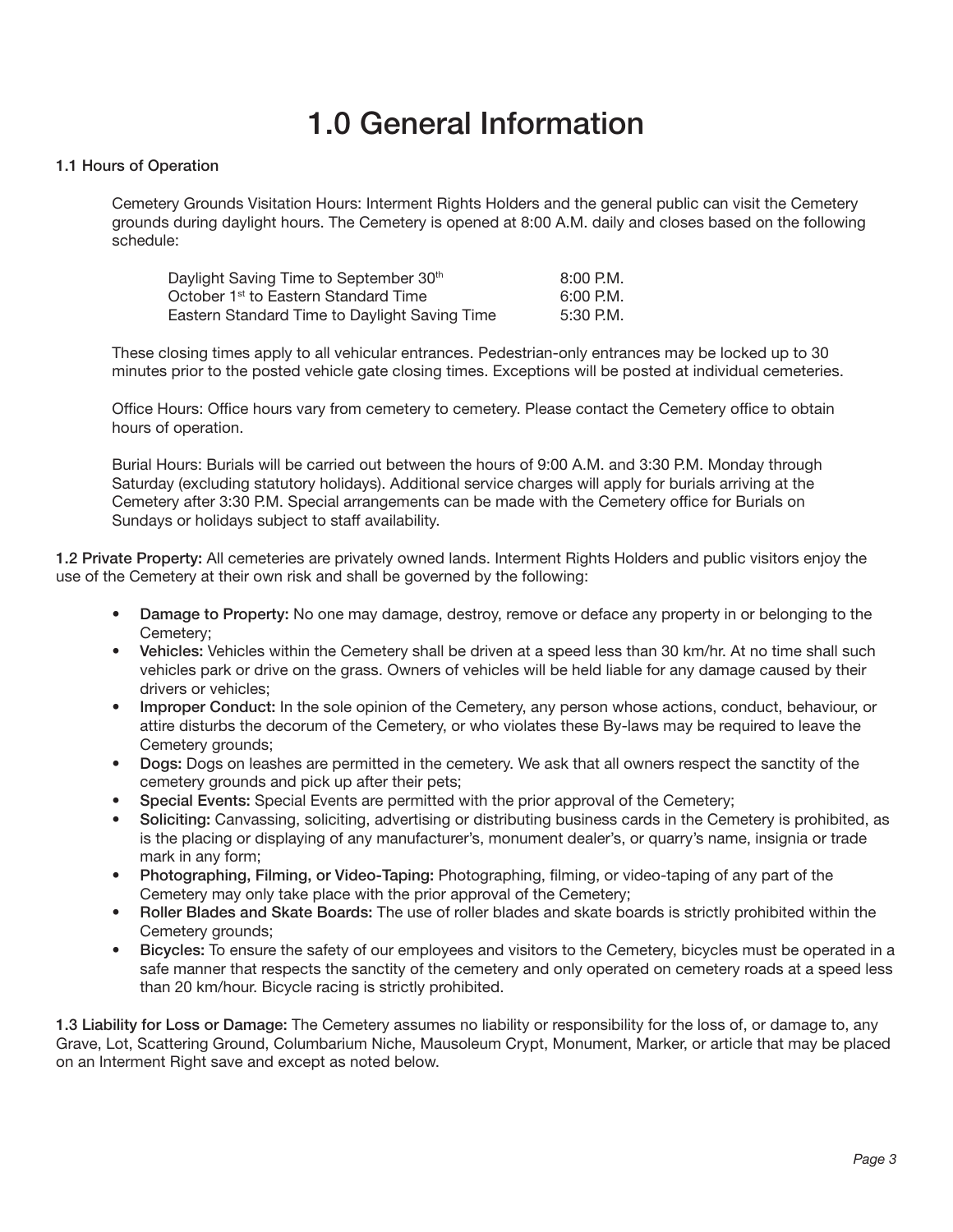The Cemetery only assumes liability if, during the course of performing routine cemetery operations, the Cemetery or its employees should cause damage to any Grave, Lot, Scattering Ground, Columbarium Niche, Mausoleum Crypt, Monument, or Marker. The liability shall be limited to the extent of the damage caused, and the Cemetery shall make a reasonable effort to correct the damage.

The Cemetery is not responsible for loss or damage from any causes beyond its reasonable control, whether the damage or loss be direct or collateral.

1.4 Public Access to Information: The Cemetery is committed to protecting the privacy of its Interment Rights Holders. We collect, use and disclose personal information as required by governing federal and provincial legislation. We do not rent, sell, or trade personal information lists. Individuals may request their personal information in writing at any time to ensure that it is correct and current or to edit it.

• Provincial legislation requires all Ontario cemeteries to maintain a public register that is available to the public during regular office hours.

1.5 Changes in By-laws: The Cemetery may, from time to time, change the By-laws in order to best serve the interests of its cemeteries and the Interment Rights Holders. Public notice indicating pending changes will be posted at the entrance to the Cemetery and placed in a local newspaper. All changes to the By-laws are subject to the approval of the Registrar, Cemeteries Regulations Unit, Ministry of Government Services.

1.6 Right to Resurvey: The Cemetery expressly reserves the following rights and privileges to be exercised from time to time in accordance with any governing Provincial legislation in effect at the time:

- To resurvey, enlarge, construct a building or structure, alter, and/or diminish all or any portion of the Cemetery;
- To lay out, establish, close, eliminate, or otherwise modify or change the location of roads, walks, or drives;
- To create or remove easements and rights of way over and through all of the Cemetery premises for the purpose of installing, maintaining, or operating utility or communication lines, drains, irrigation systems, or for any other cemetery purpose provided that no Burials or sale of Interment Rights have taken place in these areas;
- No easement or right of interment is granted to any Interment Rights Holder in any road, drive or walk within the Cemetery, but such road, drive or walk may be used as a means of access to the Cemetery as long as the Cemetery devotes such road, drive or walk to that purpose.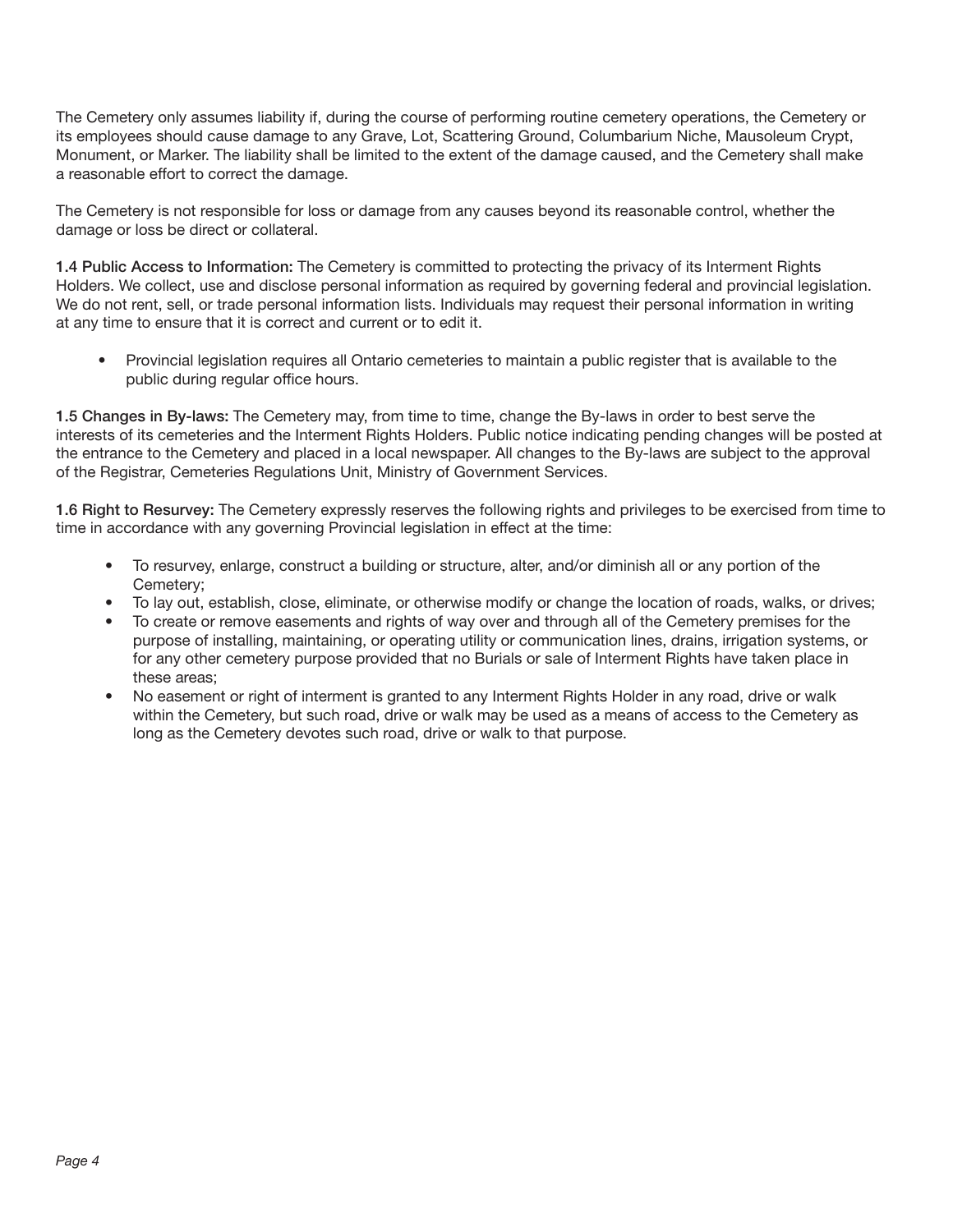## 2.0 Sale and Transfer of Interment Rights

2.1 Ownership of Interment Rights: Ownership of all cemetery lands remains vested with the Mount Pleasant Group of Cemeteries at all times. Purchasers of Interment Rights acquire only the right and privilege to direct the Burial of human remains, and the installation of Monuments, Markers and inscriptions, subject to Cemetery By-laws. Until payment is made in full no Burial, Entombment, Scattering, Monument, Marker, inscription, or memorialization is permitted. An Interment Rights Certificate is issued to the Interment Rights Holder(s) when payment in full is made.

2.2 Cancellation of Interment Rights Within 30 Days: Within thirty (30) days of signing the Interment or Scattering Rights Contract, the Purchaser may cancel the Contract by providing written notice of the cancellation to MPGC. If paid in full, the original Interment Rights Certificate must be surrendered to MPGC.

Upon receiving written notice from the Purchaser, the Cemetery will cancel the contract and issue a refund to the Purchaser for payments received for the Interment Right, within 30 days of receiving said notice. No administrative fee will be charged.

2.3 Resale or Transfer of Interment Rights After 30 Days: Until the Interment Right has been paid in full the Purchaser retains the rights to cancel the Contract.

Once payment for the Interment Rights has been made in full, and an Interment Rights Certificate has been issued, the Interment Rights Holder(s), as recorded on the cemetery records, assume the right to sell or transfer the Interment Rights. Any sale or transfer of the Interment Rights shall be in accordance with the requirements under the Funeral Burial and Cremation Services Act, Ontario Regulations (30/11), and the Cemetery By-laws.

2.4 Resale of an Interment Right If Utilized: The Purchaser, or the Interment Rights Holder(s) are not entitled to resell an Interment Right if any portion of the Interment Right has been utilized.

2.5 Subdivision of an Interment Right: Interment Rights Holder(s) are not entitled to subdivide an Interment Right.

2.6 Care and Maintenance Fund: As a requirement under provincial legislation, a portion of the purchase price of all Interment Rights, a portion of the cremated remains scattering fee, and a prescribed amount for Monuments and Markers is contributed into an irrevocable fund – Care and Maintenance Fund. Income is used to provide general care and maintenance of the Cemetery. Contributions to the Care and Maintenance Fund are not refundable after the expiration of the 30-day cooling off period.

2.7 Arrears: The resale or transfer of Interment Rights may be made only after the Interment Rights have been paid in full and any arrears associated with them are paid in full.

2.8 Information and Documentation Required to Resell or Transfer a Non-Utilized Interment Rights: The following information and documentation is required to be filed with the Cemetery office before an Interment Rights Holder(s) is entitled to resell or transfer a non-utilized Interment Right to a third party transferee;

- a) The Rights Holder(s) Endorsement of Sale or Transfer on the back of the original Interment Rights Certificate is required to be completed in full, or;
- b) If the Interment Rights Certificate does not contain a Rights Holder(s) Endorsement of Sale or Transfer on the back of the original Interment Rights Certificate, the Rights Holder(s) are required to obtain a Rights Holder(s) Endorsement of Sale or Transfer document from the Cemetery office;
- c) The Rights Holder(s) registered on the Cemetery records will sign the Endorsement of Sale or Transfer document confirming their intention to sell or transfer their right, title and interest in the Interment Rights to the third party transferee. The Rights Holder(s) will also certify that the Interment Rights are not being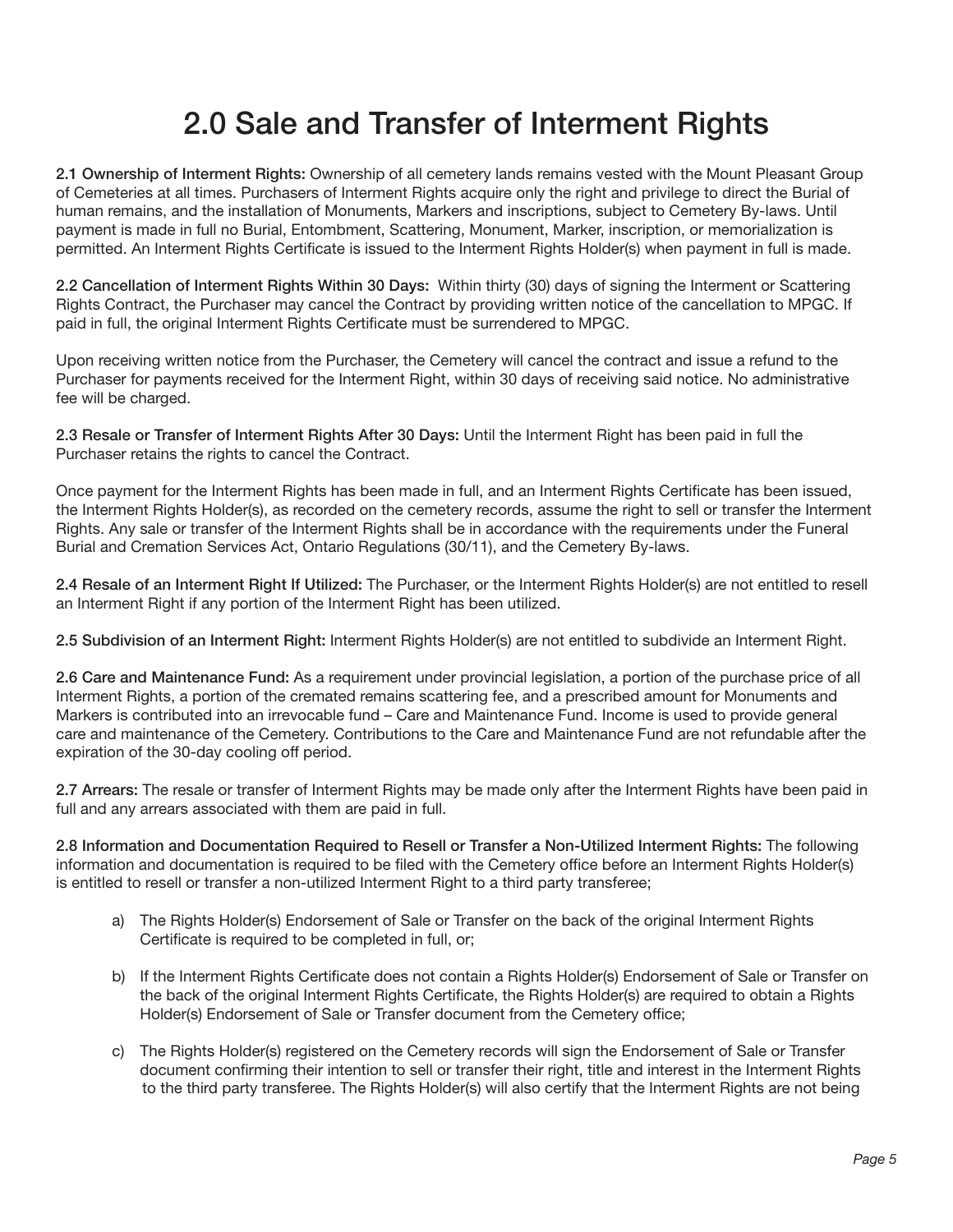transferred to a third party transferee for an amount greater than the value on the Cemetery Price List at the time the sale or transfer is registered:

- a. The Rights Holder(s) must confirm to the third party transferee that they have paid the Cemetery an administration fee (as listed on the Cemetery Price List in effect at the time of sale or transfer) to complete the re-sale or transfer of the Interment Rights;
- b. The existing Rights Holder(s) must provide a copy of the current Cemetery By-laws to the third party transferee and explain the third party transferees rights for the Interment Rights to the third party transferee, as outlined in the Cemetery By-laws.
- d) The third party transferee must complete and sign the Acknowledgement of Transferee(s) section of the Endorsement of Sale or Transfer document, providing the transferees name, address, and contact information:
	- a. Confirm they have received a copy of the current Cemetery By-laws;
	- b. Acknowledge the number of graves that remain available;
	- c. Indemnify the Cemetery of any misrepresentation by the Interment Rights Holder(s).
- e) Once the third party transferee has signed the Endorsement document, the completed document, along with the original Interment Rights Certificate will be returned to the Cemetery office. Should the Interment Rights Holder not be able to locate the original Interment Rights Certificate the Cemetery office may issue a duplicate Interment Rights Certificate. The Cemetery may charge an administration fee for the issuance of a duplicate certificate in accordance with the price listed on the current Cemetery Price List.
- f) The completed Endorsement of Sale or Transfer document will then be returned to the Cemetery office for registration. The Cemetery will:
	- a. Review the completed Endorsement document to ensure all information has been completed in
		- full. If the Endorsement certificate has been completed in full, the Cemetery will:
			- i. Register the re-sale or transfer on the Cemetery records;
			- ii. Provide the Interment Rights Holder(s) selling the Interment Rights with a copy of the completed Endorsement document;
			- iii. Provide the third party transferee(s) with a copy of the completed Endorsement document;
			- iv. Issue a new Interment Rights Certificate to the third party transferee(s).
- e) Following completion of the documentation and procedures listed above, and the issuance of the new Interment Rights Certificate, the third party transferee(s) shall be considered the current Interment Rights Holder(s) of the Interment Rights, and the resale or transfer of the Interment Rights shall be considered final in accordance with the Funeral Burial and Cremation Services Act, Ontario Regulation 30/11, and the Cemetery By-laws.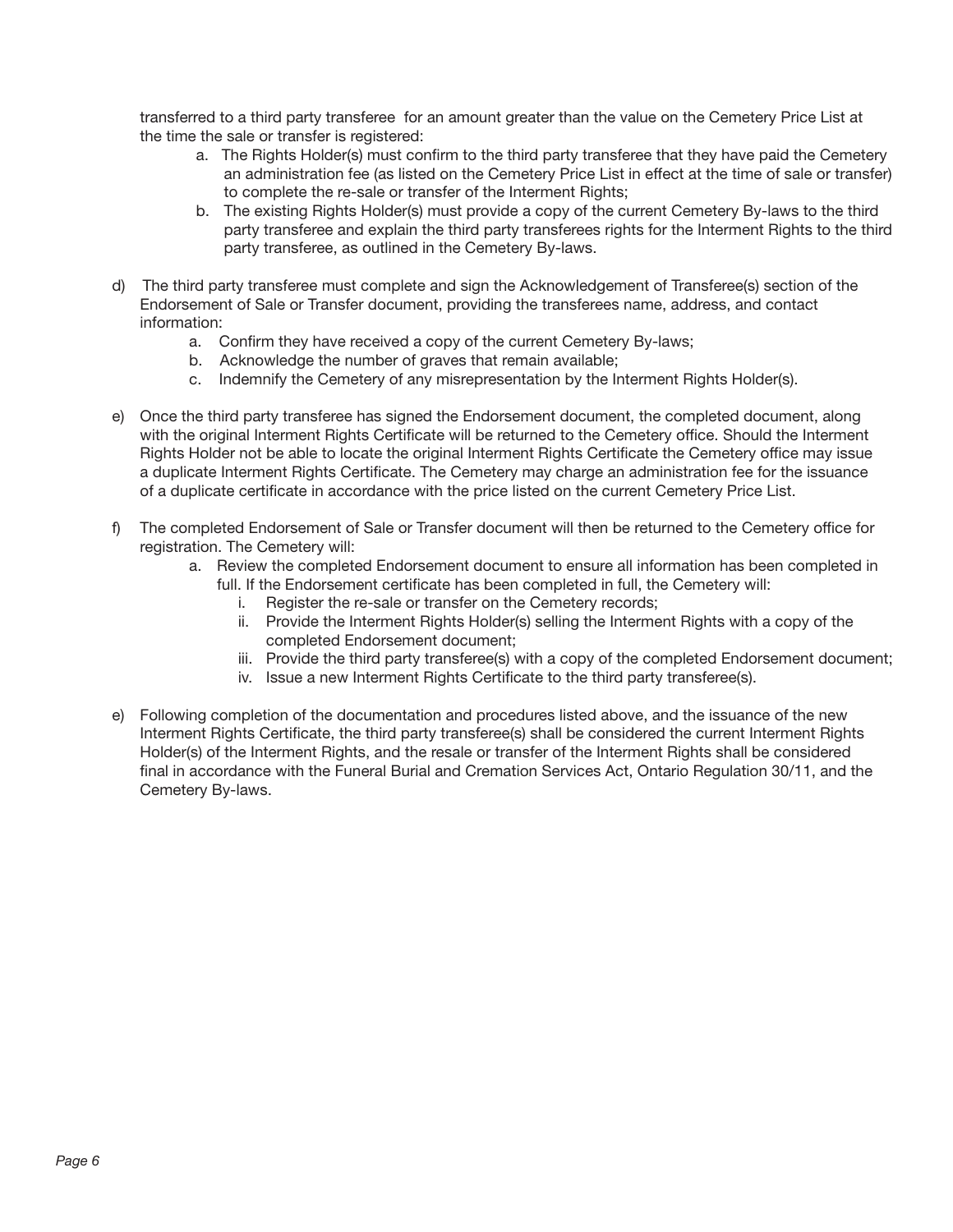## 3.0 Burials and Scattering of Cremated Remains

3.1 Authorization, Information and Documents Required for a Burial, or Scattering of Cremated Remains: For each Burial or Entombment of human remains, or each Scattering of cremated human remains, the Purchaser or Rights Holder must enter into a Contract, providing such information as may be required by the Cemetery for the completion of the Contract.

Written Permission of Interment Rights Holder: Interment Rights Holder(s) may be required to visit the Cemetery office and provide written direction and authorization prior to a Burial, Scattering, or Entombment taking place. Should the Interment Rights Holder be the deceased, direction must be provided in writing by the next of kin or estate executor.

Proof of Registration of Death: A Burial permit issued by the Registrar General or equivalent document showing that the death has been registered must be provided to the Cemetery office on the day of the Burial. A Certificate of Cremation must be submitted to the Cemetery office before a Burial or Scattering of cremated remains may take place.

Information Required: For each Burial or Entombment of human remains, or each Scattering of cremated human remains, the Purchaser or Rights Holder must enter into a Cemetery Sales Contract, providing such information as may be required by the Cemetery for the completion of the Sales Contract, and the public register, in accordance with provincial legislation.

Payment: Payment must be made to the Cemetery before a Burial may take place.

Authorization of Social Services Agency: Written instruction from a social services administrator must be submitted to the Cemetery office before a Burial assisted by a Social Services Agency may take place.

3.2 Notice Required: The Cemetery office shall be given at least eight business hours of notice for each Burial or scattering of human remains.

3.3 Opening and Closing of Interment Rights: Graves and Lots shall be opened and closed only by the Cemetery.

To ensure safe conditions are maintained at all times, families wishing to witness the closing of a Lot or Grave shall remain a minimum of 10 metres from the open Grave.

Every effort will be made to complete a Burial on the assigned day and time. If due to inclement weather conditions, health and safety concerns, or conditions beyond the Cemetery's control, a Burial cannot be made at the scheduled time, the Cemetery reserves the right to establish a temporary set up, and the Burial shall be completed as soon as possible at a later time.

The Cemetery retains the right of passage over every Lot or Grave so that cemetery operations may be performed effectively.

The Cemetery retains the right to temporarily relocate a monument or marker so that cemetery operations involving the opening and closing of a Lot or Grave may be performed.

The opening of a Lot or Grave for Burial necessitates the temporary mounding of earth on adjacent Graves. The Cemetery reserves the right to determine the location for the temporary mound and will make reasonable efforts to restore adjacent Graves to their original condition as soon as possible following the closing of the Grave.

Funeral flowers, delivered to the Cemetery at the time of Burial, will remain on the Lot or Grave for a minimum of 5 days and will be removed at any time thereafter and disposed of by the Cemetery.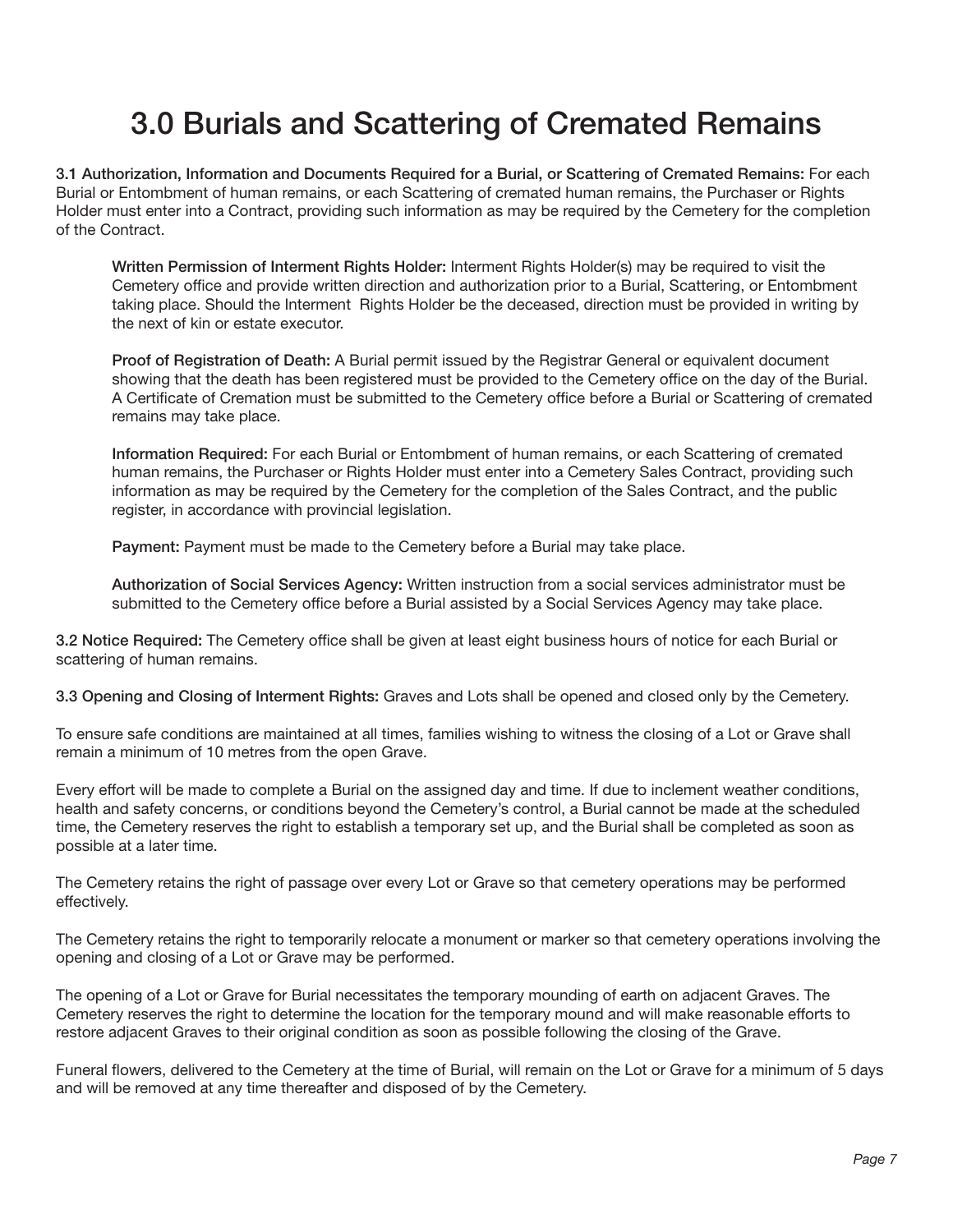3.4 Number of Burials: A maximum of two caskets or two cremated remains may be buried in each Grave unless otherwise specified on the document for the purchase of the Interment Rights. Where two caskets are to be interred in the same Grave, the first casket will be buried at extra depth.

3.5 Closed Caskets or Containers: Remains must be delivered to the Cemetery for Burial in a closed casket or container. Under no circumstances may an employee of the Cemetery open or close a casket or container.

In the case of cremated remains, remains must be delivered to the Cemetery for Burial in a closed cremation urn or container. The cremated remains will be buried in such cremation urn or container, or, at the written direction of the Interment Rights Holder(s), removed from the cremation urn or container and placed in a shallow excavation for burial within the Interment Right.

3.6 Outer Containers: Caskets or urns may be interred without an outer container. Should an outer container of concrete, steel, or other permanent nature be used, a service charge may apply.

3.7 Scattering Cremated Remains: Cremated remains may be scattered in a designated Scattering Ground within the Cemetery. Cremated remains are not permitted to be scattered on an Interment Right. A scattering application and payment of the requisite scattering fee must be completed at the cemetery office before the scattering of cremated remains may take place. A member of the cemetery staff must perform the scattering, or be in attendance, when the cremated remains are scattered within the designated Scattering Ground.

3.8 Retrieval of Buried Cremated Remains: The retrieval of cremated remains buried in a Lot or Grave cannot be guaranteed.

3.9 Retrieval of Scattered Cremated Remains: The process of scattering of cremated remains is irreversible, therefore scattered cremated remains cannot be retrieved.

3.10 Requirements for Removal of Caskets, Containers or Cremated Remains: Human remains may be removed from a Lot or Grave provided that the written consent of the Interment Rights Holder(s) is/are received by the Cemetery.

A certificate from the local medical officer of health must be received at the Cemetery office before a Removal of casketed human remains may take place. A certificate from the local medical officer of health is not required for the Removal of cremated remains.

Removals may also be ordered by certain public officials without the consent of the Interment Rights Holder(s) and/or next-of-kin.

Removals from "Triple Depth" pose a safety hazard to the Cemetery's employees and will not be permitted.

The raising and lowering of remains from standard depth to extra depth is considered a Removal.

The Cemetery will not be responsible for damage to any casket or container which occurs during the course of the Removal. A new casket or container may be required to facilitate a removal for which an additional charge will apply.

The Cemetery will not be responsible for damage to any cremation urn or cremation outer container which occurs during the course of the Removal. Due to the length of time a cremation urn has been buried and/or the conditions to which it has been exposed, the Cemetery cannot guarantee that it can retrieve a cremation urn or cremation container buried in a Lot or Grave. The condition of any cremation urn or cremation container disinterred may be unstable, in which case, a replacement urn may be required at the expense of the party authorizing the removal.

Removals will be completed at a day and time designated by the Cemetery.

The Cemetery may require any casket, outer container, cremation urn or cremation outer container that has been replaced to be removed from the Cemetery for disposal. All costs shall be born by the party authorizing the Removal. Under no circumstances can a used casket be directed to a crematorium for disposal.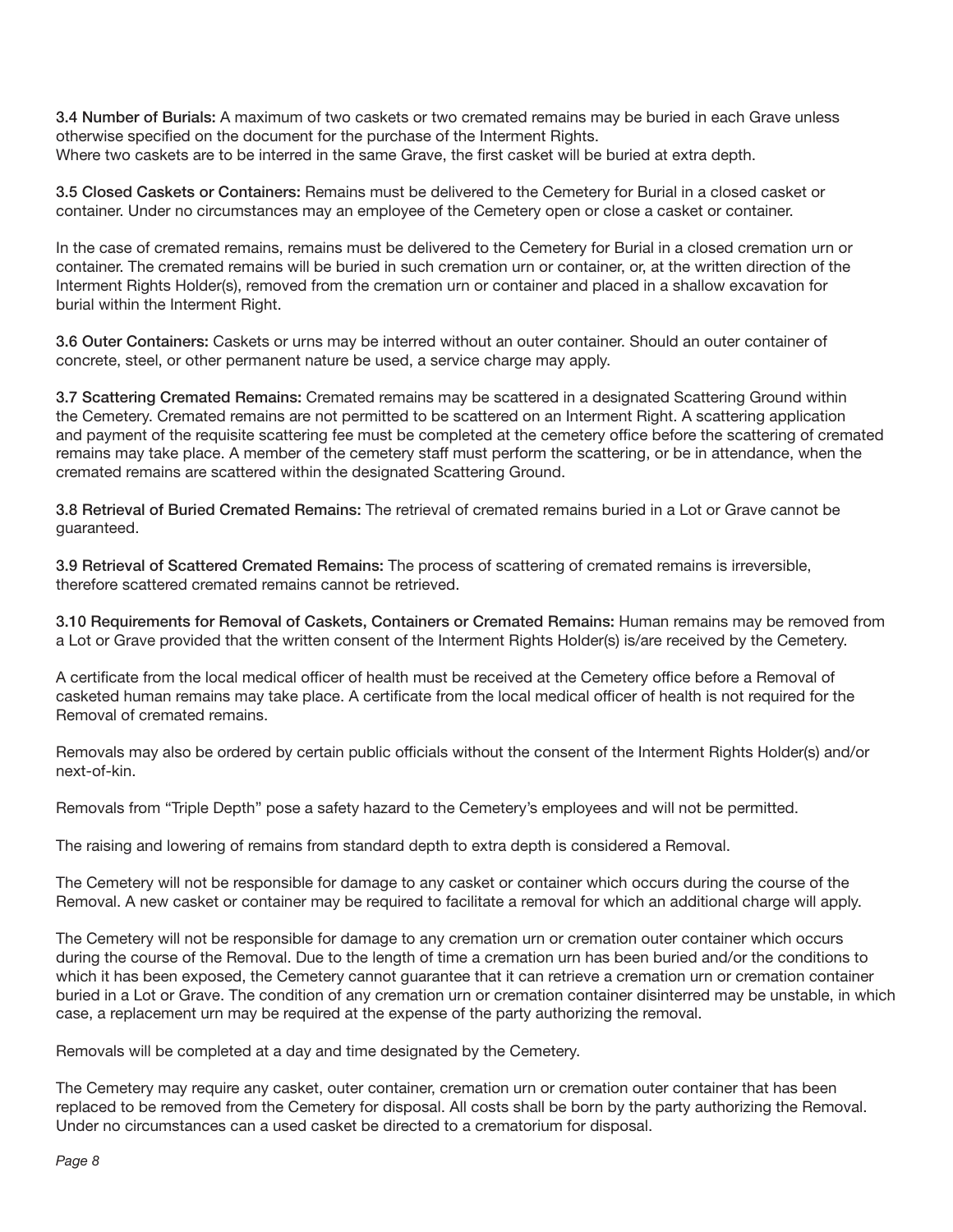If Interment Rights are sold back to the Cemetery, any Monuments or Markers are to be removed before the transfer can be completed. The cost for the removal of the memorials and foundations shall be paid by the individual(s) authorizing the transfer.

The Cemetery reserves the right to disallow any witnessing of the Removal if it feels at its sole discretion that the health or safety of anyone present may be at risk.

3.11 Contagious Diseases: It is a legal requirement that the Cemetery be notified that a death is a result of contagious disease, prior to arrangements being made for the Burial.

In the event that a contagious disease has been confirmed, the Cemetery reserves the right to adhere to recognized Health and Safety practices.

The Cemetery may designate the hour and manner in which Burials may be made.

The human remains of persons who have died from contagious diseases may be removed only with the consent of the local medical officer of health or other public official having authority.

Human remains of persons who have died from contagious diseases will not be accepted for temporary storage.

3.12 Pets or Other Animals: Only human remains shall be buried or entombed in the Cemetery.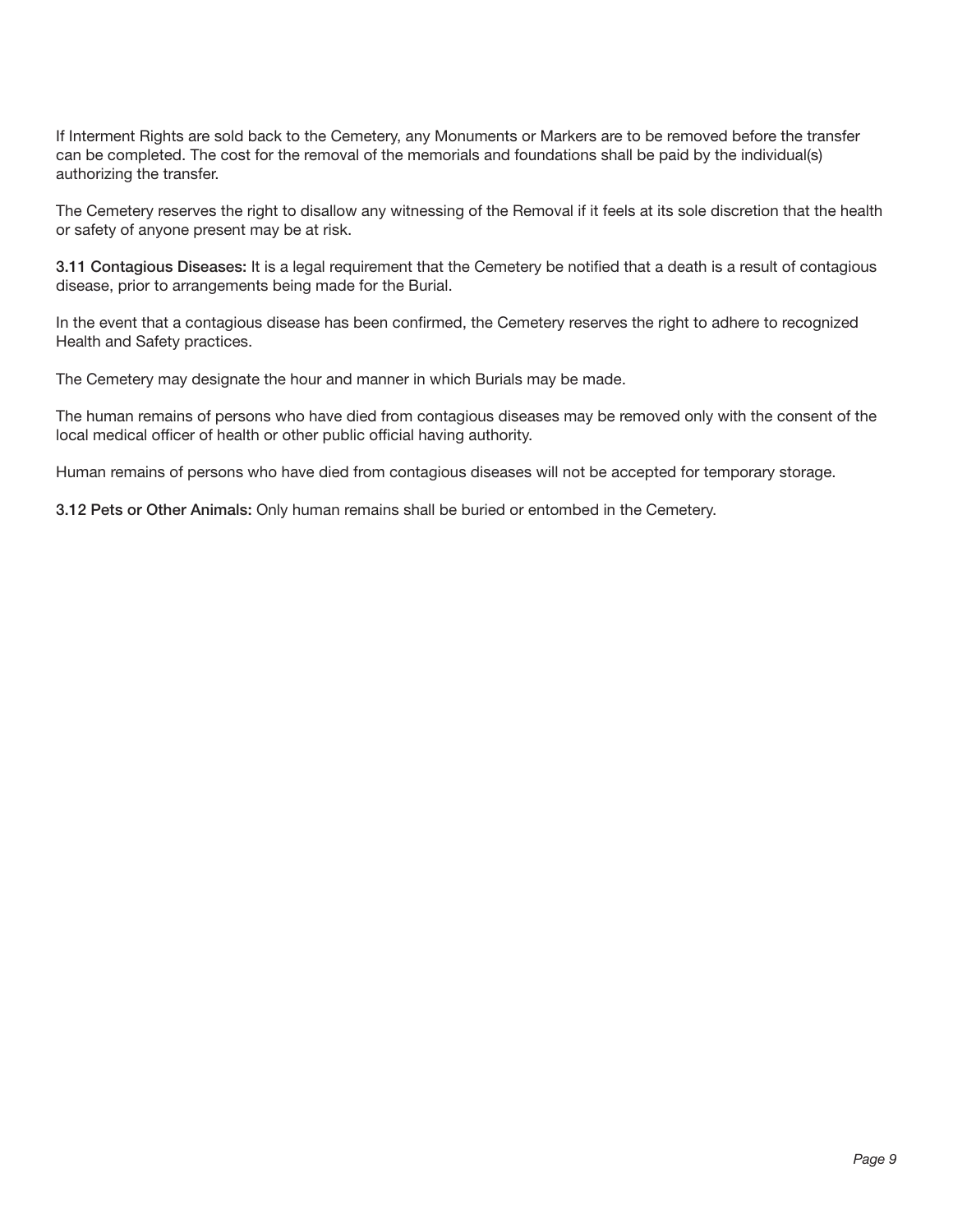## 4.0 Memorialization

#### [A] General

4.1 Unstable Memorials: Should any memorial or private mausoleum present a risk to public safety because it has deteriorated to the point of becoming unstable, the Cemetery shall do whatever it deems necessary by way of repairing, resetting, or laying down the memorial or private mausoleum or any other remedy so as to remove the risk.

4.2 Removal of Memorials: The Cemetery may remove a Marker and/or Monument from any Lot or Grave, or an inscription from a Columbarium Niche or Mausoleum Crypt if payment of the contract for the Marker, Monument or inscription is in default. Markers, Monuments or inscriptions purchased by anyone other than the Interment Rights Holder(s) may be removed by the Cemetery upon the written request of the Interment Rights Holder(s). The Cemetery reserves the right to remove at its sole discretion any Marker, Monument, or inscription which is not in keeping with the dignity and decorum of the Cemetery.

4.3 Moving Corner Posts or Number Markers: Only the Cemetery or person(s) authorized by the Cemetery may move corner posts or number Markers.

4.4 Requirements to Place an Inscription on a Memorial: The Cemetery requires the written consent of the Interment Rights Holder(s) and an order form detailing the inscription to be placed on the memorial prior to the placement of the inscription. Only inscriptions which, at the sole discretion of the Cemetery, are in keeping with the dignity and decorum of the Cemetery will be permitted.

4.5 Inscription Rights on Memorials owned by the Cemetery: Inscription rights vary according to location, design and material. To ensure quality control, consistency and integrity of design, inscriptions on memorials owned by the Cemetery must be approved by the Cemetery and placed by the Cemetery. Inscription rights are outlined on the Interment Rights Certificate. Please consult the Cemetery office for additional information.

4.6 Installation of Memorials: Only the Cemetery may install Markers, Monument foundations, and bronze vases or lanterns that are set in the ground.

#### [B] Monument

4.7 Approval of Monument Design: A Monument, private mausoleum or other structure shall be erected only after its design, dimensions, plans and specifications relative to the material, construction, proposed location, and all attachments and sculpture are submitted to and approved by the Cemetery.

4.8 Material and Finish of Monuments: All Monuments shall be constructed of granite and/or bronze material unless otherwise approved in Section 4.7.

4.9 Only One Monument to a Lot: Only one Monument shall be erected within the Monument Space on any Lot.

4.10 Monument Location: Monuments shall be centred at the head of the Lot in the designated Monument Space.

4.11 Monument Foundations: Concrete Monument Foundations are required to maintain the stability of all Monuments and shall be built by the Cemetery in the designated Monument Space at the expense of the purchaser.

4.12 Delivery of Monuments to the Cemetery: No monument shall be delivered to the Cemetery for installation until the Monument Foundation has been constructed and the Interment Rights Holder(s) or marker retailer has been notified by the Cemetery.

4.13 Size of Monument: The overall face area of the monument (including the Monument Tablet, Monument Base, and all parts of the monument therein) shall not exceed 15 percent of the area of the Lot.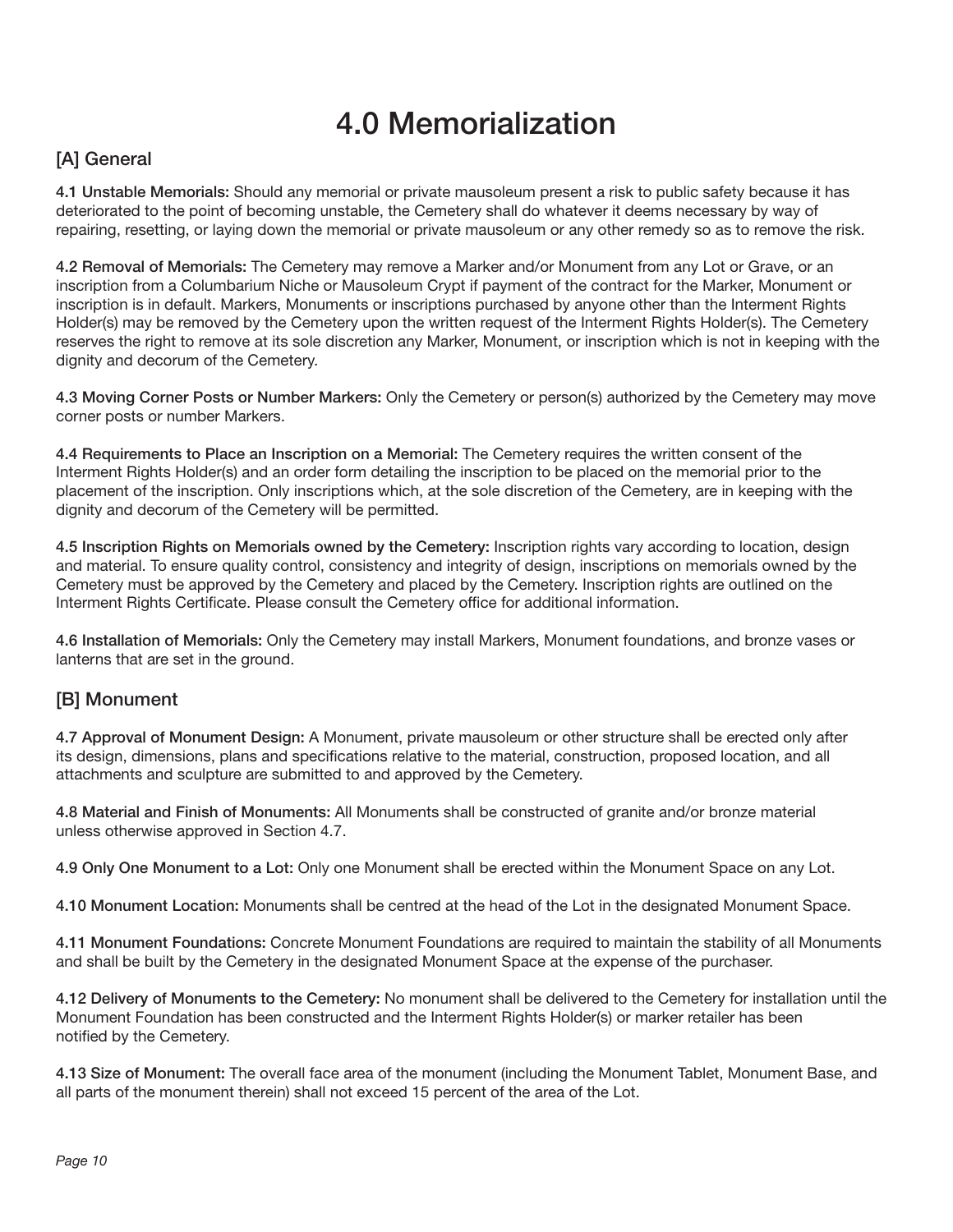4.14 Monument Bases: The maximum width of the Monument Base is conditional upon the width of the Lot(s) on which it is installed and the overall size of the Monument. No Monument Base shall exceed 9% of the overall area of the Lot or 75% of the width of the Lot line adjacent to where the monument is to be installed.

The minimum height of the Monument Base shall be no less than 10.16cm (4in) and increase commensurate with the weight of the Monument Tablet. For example:

- Monument Tablet over 1300 lbs. 20.32cm (8in);
- Monument Tablet over 2600 lbs. 25.4cm (10in);
- Monument Tablet over 5200 lbs. 30.48cm (12in).

The maximum height of the Monument Base shall not exceed 25% of the total height of the Monument.

The bottom 10.16cm (4in) of a Monument Base must be of a rock-pitch finish.

The bottom of all bases must be cut level and true to facilitate their installation on the Monument Foundation.

Minor scraping of the Monument Base due to grass cutting is considered to be normal wear.

4.15 Monument Tablets: The minimum thickness of a Monument Tablet is 20.32cm (8in). For Monuments which exceed 1.07m (3ft 6in) in overall height (including the Monument Base and Monument Tablet) the thickness of the Monument Tablet must increase 2.54cm (1in) for every 30.48cm (12in) (or fraction thereof) that the overall height of the Monument exceeds 1.07m (3ft 6in)

Neither the length nor width of the Tablet and no part of a Monument may exceed the length or width of the Monument Base.

A tolerance of 0.64cm  $(\frac{1}{4}$ in) may be permitted over or under the approved specified dimensions.

Every Monument Tablet shall be finished on all sides, ends, and top. Rock pitch finishes are permitted.

Unique designs for Monuments (including a boulder used as a memorial and memorial benches), which deviate from this by-law, must be submitted to and approved by the Cemetery.

4.16 Inscriptions on the back of Monument Tablets: Only the surname and a monument design are permitted on the back of monument Tablets facing an adjacent Lot. Given names, dates of birth and death, epitaphs, etc. are not permitted. Interment Rights Holders must understand that, in some instances, the view of surnames or designs placed on the back of the monument could be blocked by the erection of a monument on an adjacent Lot.

4.17 Free-Standing Crosses: Free-standing crosses up to a height of 1.07m (3ft 6in) must be a minimum thickness of 20.32cm (8in). Any cross over this height must increase in thickness by 2.54cm (1 in) for every 30.48cm (1 ft) or fraction thereof over 1.07m (3ft 6in). The base of the vertical shaft must not be less than 20.32cm (8in) in width. The cross may taper to a minimum width of 15.24cm (6in) at the top. The arms of the cross must be a minimum of 15.24cm (6in) in width. The cross must be adequately dowelled to the Monument. These guidelines refer to the cross portion of the Monument only.

4.18 Monument Dowelling: To ensure stability, all Monument Tablets, columns, limbs of crosses, etc. shall be adequately dowelled to the base unless the underside of the superstructure is of sufficient area in relation to its height. Dowels must be of a non-corrosive material not less than 1.27cm (0.5in) in diameter. Dowels must be inserted not less than 15.24cm (6in) into the base and bottom of the Monument Tablet. Dowel holes must be drilled no more than 0.64cm (0.25in) larger than the diameter of the dowel.

4.19 Inserts and Emblems: Inserts and emblems (exclusive of pictures and photos) made of bronze, granite or stainless steel is permitted on Monuments and must be attached by means of pins or clips.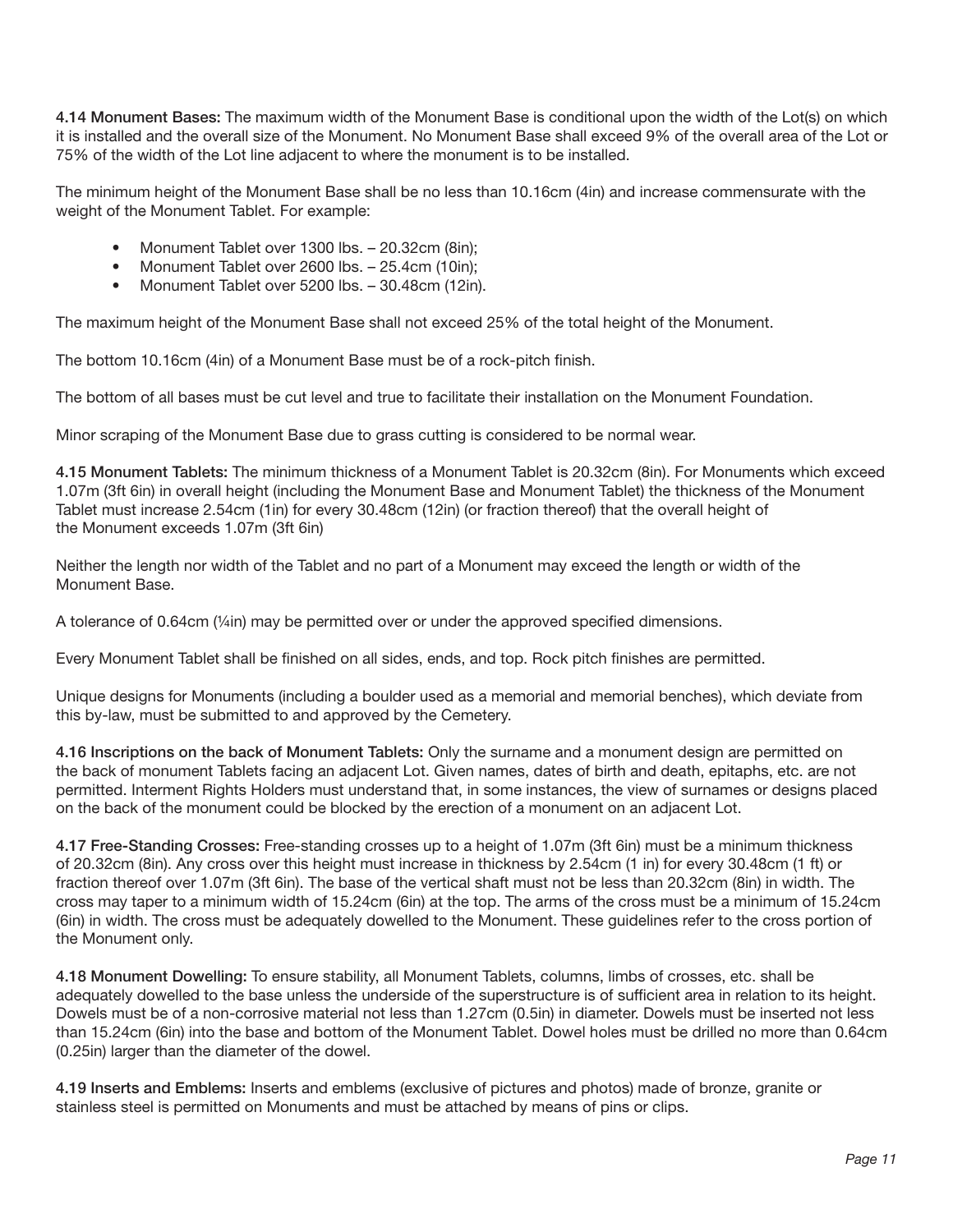4.20 Pictures, Etchings and Photographs on Monuments: The Cemetery requires the written consent of the Interment Rights Holder(s) prior to the placement of the picture, etching or photograph on the Monument. Pictures or photographs must be manufactured in a permanent, weather resistant material. Pictures, etchings or photographs of a non-permanent material will be removed and disposed of by the Cemetery without notification.

The Cemetery does not accept any responsibility or liability for the picture, photograph or Monument should a picture or photograph become lost, faded, cracked, damaged, or need to be removed.

4.21 Vertical Joints: To ensure stability and preservation, a Mausoleum, or Monument shall not have any uncovered vertical joints.

4.22 Candle Holders and Vases: A maximum of three bronze, granite or stainless steel candle holders, incense burners/ bowls and vases may be attached to the Monument, and must be installed a minimum separation of 2.54 cm. (1in.) from the Monument Tablet. If a translucent section is necessary, the cemetery recommends it be made of an unbreakable, heat-resistant glass or of a fire-resistant plastic material.

Candle holders must be fully enclosed on all sides by means of a door or lid.

#### [C] Marker

4.23 Marker Materials: All Markers must be made of bronze or granite material.

4.24 Types of Markers: The Cemetery may specify certain Lot or Graves, or Scattering Grounds on which only bronze Markers or granite Markers may be installed.

4.25 Setting of Markers: All Markers shall be set flush with the ground unless otherwise specified on the Interment Rights Certificate.

4.26 Delivery of Markers to the Cemetery: Markers shall be delivered to the Cemetery service area as directed by the Cemetery. Unless otherwise notified by the Cemetery, Markers shall not be delivered for the period January 1 through March 1 as weather does not permit their installation on the Lot, Grave, or Scattering Ground.

4.27 Size of Markers: Unless otherwise specified on the Interment Rights Contract, the following maximum size of Markers shall apply:

- Adult Grave shall not exceed 60.96cm (24in) x 45.72cm (18in);
- Child Grave shall not exceed 50.8cm (20in) x 30.48cm (12in);
- Infant Grave shall not exceed 40.64cm (16in) x 25.4cm (10in).

4.28 Bronze Marker Bases: Bronze Markers must be attached to a concrete or granite base using a minimum of four anchor lugs prior to installation. Concrete bases must be no less than 10.16cm (4in) and no greater than 15.24cm (6in) in thickness. Granite bases must be no less than 7.62cm (3in) and no greater than 15.24cm (6in) in thickness.

Granite bases cannot exceed the size of the bronze Marker by more than 5.08cm (2in) on all sides.

4.29 Photographs on Markers or Vases: Due to the danger of becoming damaged or broken, picture or photograph attachments are not permitted on Markers set flush with the ground or on vases.

4.30 Granite Markers: Granite Markers shall not be less than 7.62cm (3in) or more than 15.24cm (6in) of uniform thickness throughout and must be smoothly finished on top and bottom.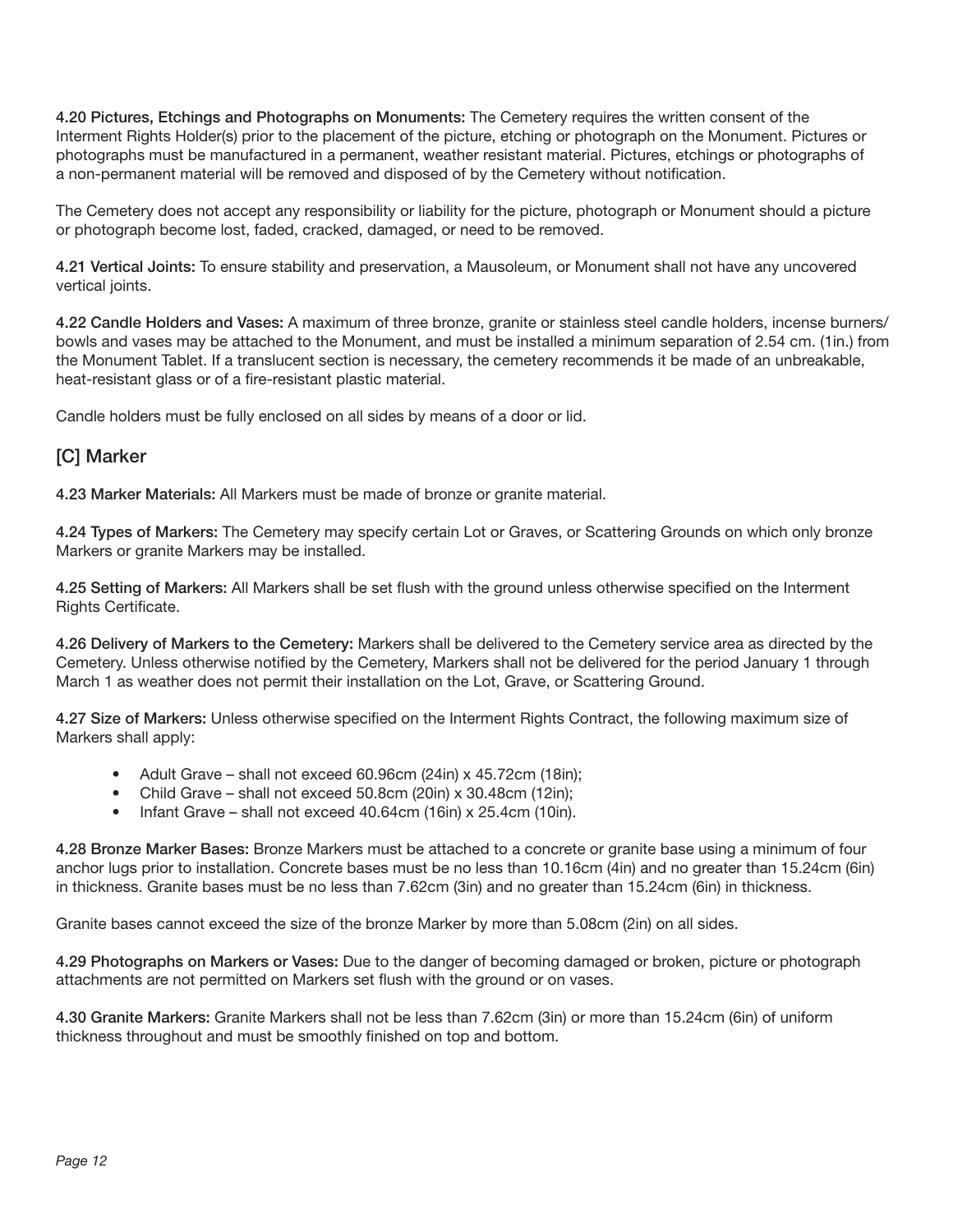#### [D] Private Mausolea

4.31 Private Mausolea: The exterior of all private mausolea must be constructed of granite material.

4.32 The Cemetery and Government Approval Required: Approval from the Cemetery and the governing municipal and provincial governments is required prior to constructing a private Mausoleum.

4.33 Set Back From Existing Interment Rights Required: Private Mausoleum greater than 2m (6.6ft) in height and 15cu m (529.72cu ft) in volume cannot be constructed immediately adjacent to existing Lot or Graves. Governing provincial legislation requires a minimum setback of 4.57cm (15ft) between a private Mausoleum and existing Lot or Graves.

4.34 The Cemetery Approval of Structure Required: The Cemetery reserves the right to review and approve all architectural and structural drawings for private Mausoleum and charge a fee for its services.

4.35 The Cemetery Approval of General Contractor: The Cemetery reserves the right to review, qualify and approve all general contractors who have entered into a contract with an Interment Rights Holder to construct a Private Mausoleum on their Lot. The general contractor must abide by all Cemetery by-laws and more specifically the Contractor By-laws outlined in Section 10.

4.36 Mausoleum Footings and Foundations: The Cemetery reserves the exclusive right to construct all footings and foundations for private Mausoleum structures. A charge for this service will be collected from the Interment Rights Holder prior to the start of construction.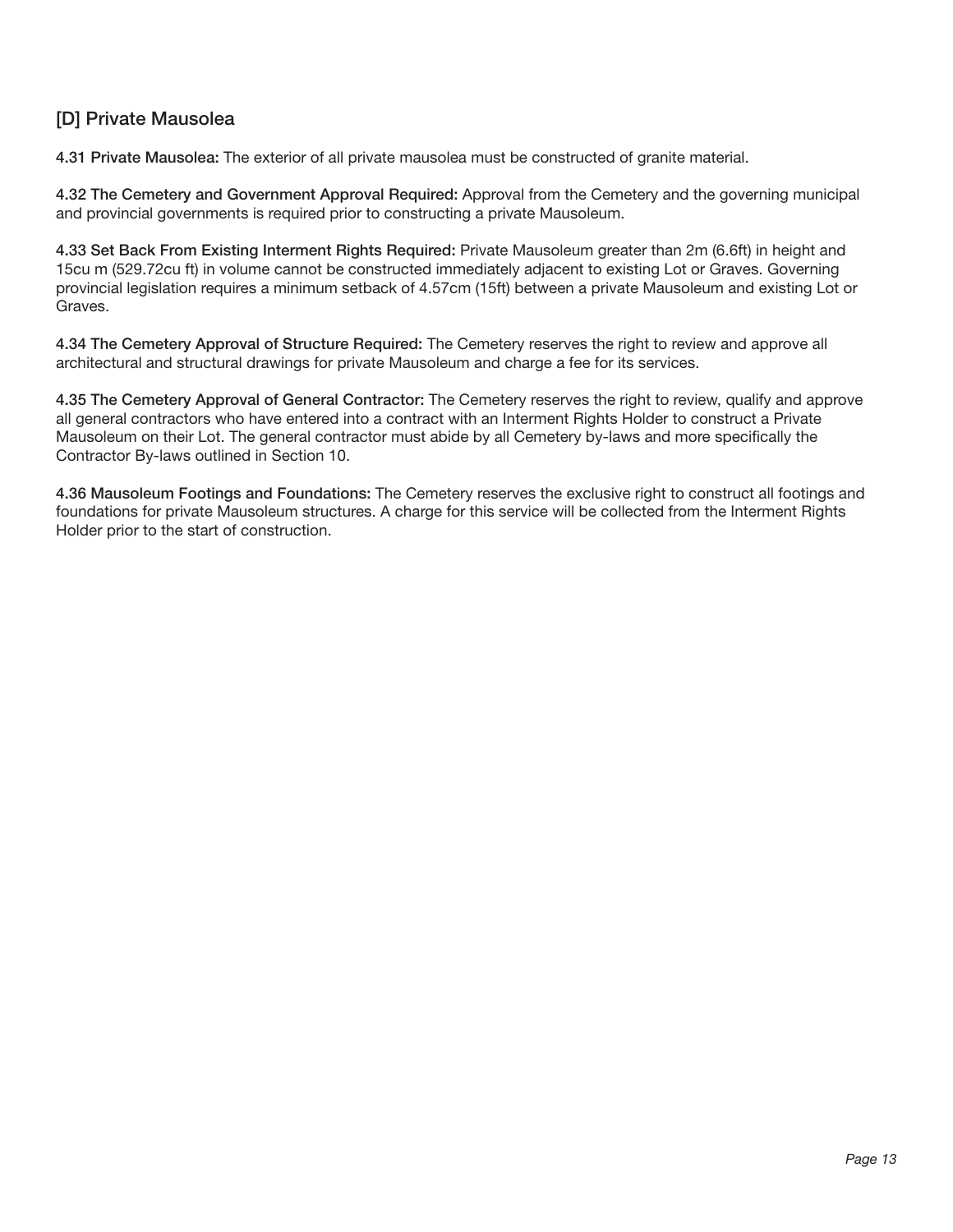# 5.0 Care and Planting of Interment Rights

5.1 General Care of Interment Rights: Income from the Care and Maintenance portion of the Interment Right purchase is trusted in a fund and used to maintain, secure and preserve the Cemetery grounds. An example of routine maintenance services covered by the Care and Maintenance Fund include:

- Re-levelling and sodding or seeding of Lot or Graves;
- Maintenance of cemetery roads, sewers and water systems;
- Maintenance of perimeter walls and fences;
- Maintenance of cemetery landscaping;
- Maintenance of mausolea and columbaria;
- Repairs and upkeep of cemetery maintenance buildings and equipment.

To the extent that income from the Memorial Care and Maintenance Fund permits, the Cemetery will stabilize, and secure Markers and Monuments within the Cemetery.

The planting or trimming of trees and shrubs on individual Lots or Graves, preparation of flower beds, cleaning of memorials, and other special services are deemed to be additional to services outside of those services covered by the Care and Maintenance Fund, for which a reasonable charge is made. Complete information and estimates may be obtained from the Cemetery office.

5.2 Planting and Care of Burial Rights: Pruning of dwarf trees and shrubs and maintenance of flowerbeds for Graves and Lots is not looked after under the general care and maintenance of the Cemetery. Flowerbed maintenance, pruning, fertilizing, watering, etc. are the sole responsibility of the Interment Rights Holder(s).

Should plant material become unsightly, neglected, overgrow the Monument, or infringe on an adjacent Lot, or Grave, the plant material will be removed by the Cemetery at the expense of the Rights Holder(s), who will be notified in writing of such removal.

All cemeteries provide additional maintenance programs to assist Interment Rights Holder(s) with the maintenance of plant material on their Lot(s) or Grave(s). Please contact the Cemetery office if you wish to obtain additional information or assistance.

Interment Rights Holder(s) understand that plant material may have to be removed to facilitate a Burial or Scattering within a Lot, or Grave. The Cemetery will make reasonable efforts to preserve and reinstall the plant material, but does not assume any responsibility or liability in this regard.

Interment Rights Holders wishing to have independent contractors provide service on their Lot(s) or Grave(s) must provide written authorization for the work to be performed. The contractor must provide written authorization to the Cemetery office before commencing the work and abide by all Cemetery by-laws and more specifically the Contractor By-laws outlined in Section 10.

5.3 Planting Restrictions on Lots: Unless otherwise specified on the Interment Rights Certificate, dwarf trees, shrubs and flowerbeds may be planted in the designated Monument Space. Plant material should be chosen carefully to ensure that it will not overgrow the perimeter boundaries of the Monument Space. The Cemetery reserves the right to dedicate areas as no planting areas within the Cemetery.

5.4 Planting Restrictions on Graves: Unless otherwise specified on the Interment Rights Certificate, one dwarf tree or shrub is permitted to be planted in the centre of the Grave.

5.5 Size of Flowerbeds on Graves: Flowerbeds no larger than 60.96cm (24in) and 121.92cm (48in) in length may be placed on a Grave. The flowerbed will be centered on the width of the Grave and immediately adjacent to the Marker Space.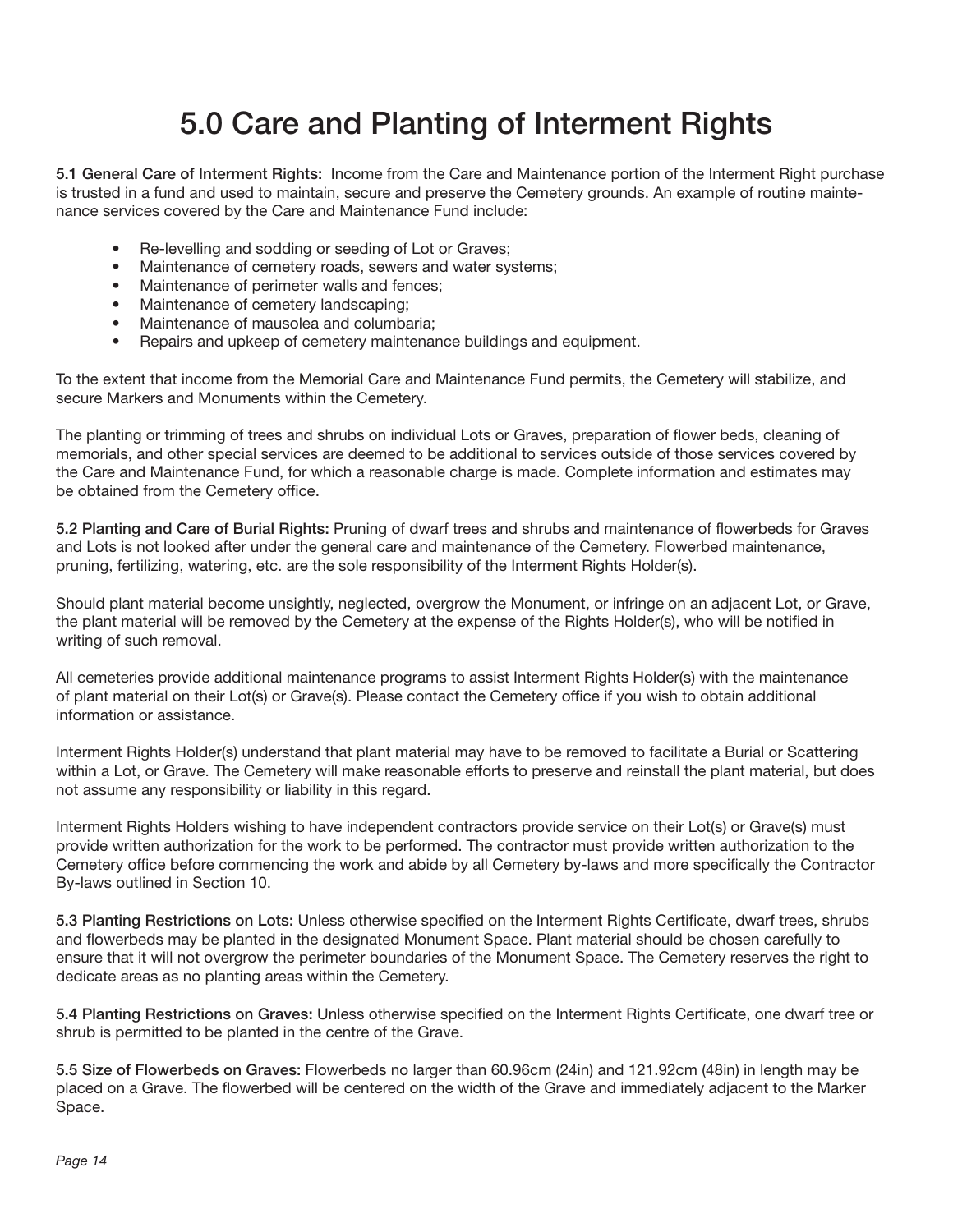5.6 Size of Flowerbeds on Infant, Child or Cremation Lots or Graves: Unless otherwise specified on the Interment Rights Certificate, flowerbeds on children's, infant's, and cremation Lots or Graves must be planted in a bed appropriate to the size of the Lot or Grave.

5.7 Designated No Planting Area: The Cemetery reserves the right to dedicate areas as no planting areas within the Cemetery.

5.8 Grading of Lots and Cutting Sod: Only the Cemetery or contractors authorized by the Cemetery may cut or remove sod or soil or change the grading of a Lot or Grave or any surrounding area.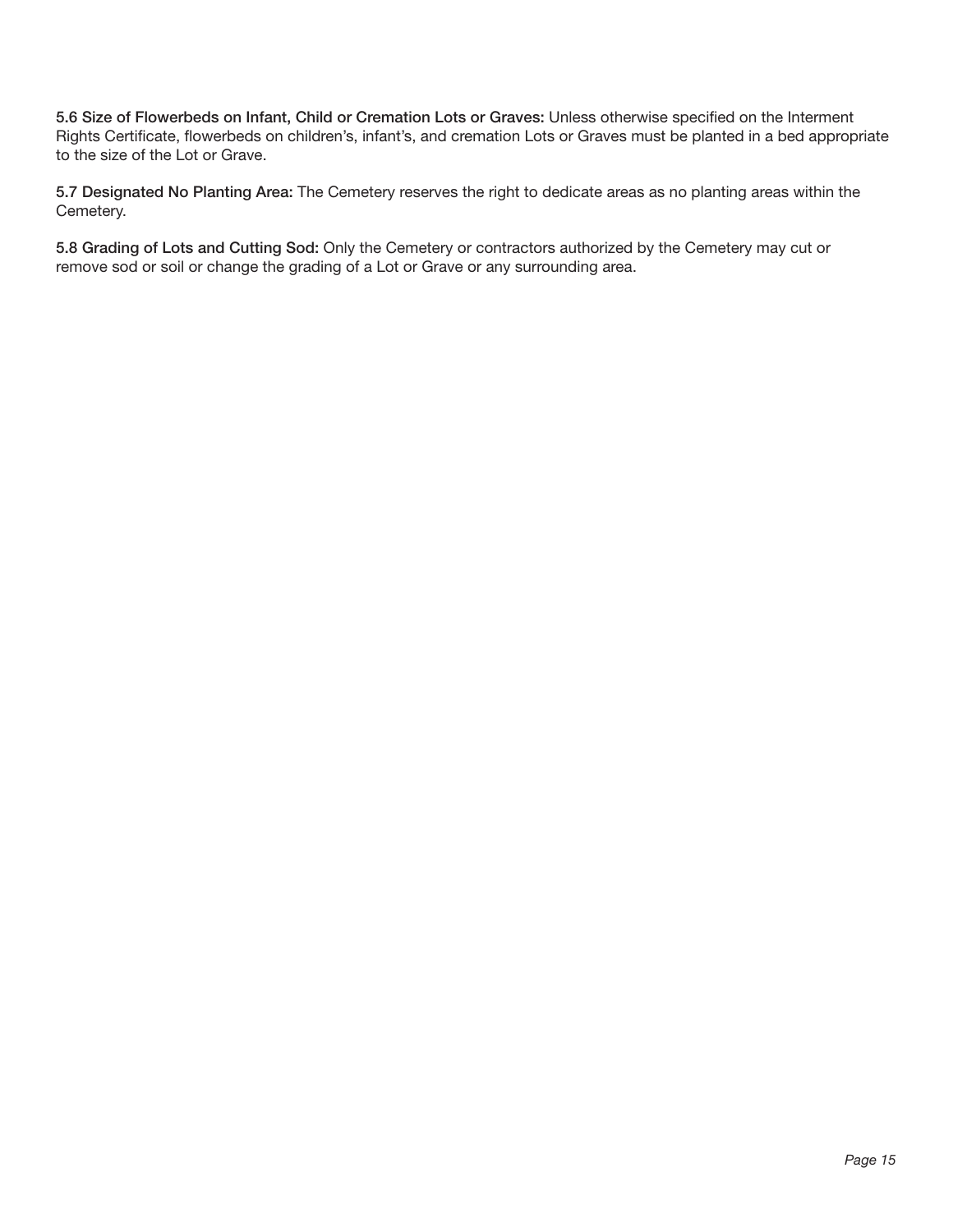## 6.0 Articles Placed on Interment Rights

6.1 General: The Cemetery is committed to supporting a broad array of religious and ethnic preferences and diligent to create a respectful and dignified resting place for the multi-cultural communities that we serve.

Permitted articles must be placed within the designated planting area of the Lot, or Grave, as defined in By-laws 5.2 – 5.8 respectively.

The Cemetery reserves the right to regulate the articles placed on Lots or Graves that pose a threat to the safety of all Interment Rights Holders, visitors to the Cemetery and Cemetery employees, prevent the Cemetery from performing general cemetery operations, or are not in keeping with the dignity and decorum of the Cemetery. Prohibited articles will be removed and disposed of without notification.

To assist Interment Rights Holder, the following is a sample of articles that are prohibited from being placed on Lots or Graves within the Cemetery:

- Articles made of hazardous materials such as non-heat resistant glass (excludes glass attached to monuments), ceramics, or corrosive metals;
- loose stones or sharp objects;
- Trellises or arches;
- Chairs or benches.

Please contact the Cemetery office for clarification prior to purchasing or placing an article on an Interment Right.

6.2 Temporary Wooden Crosses: Interment Rights Holders wishing to temporarily place a wooden cross on a Lot or Grave must first visit the Cemetery office and sign a temporary wooden cross agreement with the Cemetery.

Temporary wooden crosses are permitted on Lots or Graves for a maximum period of one year and must be located within the Memorial Space. Temporary wooden crosses are not permitted on Graves or any form of Lot or Grave if a permanent Monument or Marker exists on the Lot or Grave.

Temporary wooden crosses must be constructed of solid wood. Laminated wood materials are not permitted as they deteriorate in inclement weather. If screws or dowels are used as fasteners they must be set flush with the wood joints and cannot protrude beyond the surface of the wood.

The following are the maximum and minimum permissible dimensions for temporary wooden crosses:

- Maximum overall length 152.4cm (60in);
- Maximum height above the ground 106.68cm (42in);
- Minimum depth below the ground 45.72cm (18in);
- Maximum overall width 53.34cm (21in);
- Maximum width of upright shaft and arms 8.89cm (3.5in);
- Minimum thickness of upright shaft and arms 3.18cm (1.25in).

Temporary wooden crosses placed on a Lot or Grave without completing the temporary memorial waiver form that do not conform to the above materials and/or dimensions, or that have been placed on the Lot or Grave for a period greater than one year, may be removed and disposed of by the Cemetery without notice.

6.3 Candles, Incense or Flammable Articles: Lighted candles, incense, or other flammable articles may be placed on a Lot, Grave, or Scattering Ground only when attended by an adult. Candle holders must be fully enclosed on all sides by means of a door or lid, and housed within a non-flammable, non-breakable container. Due to their hazardous nature, oil lamps are not permitted at any time. Lighted candles and incense must be extinguished prior to leaving the Lot or Grave.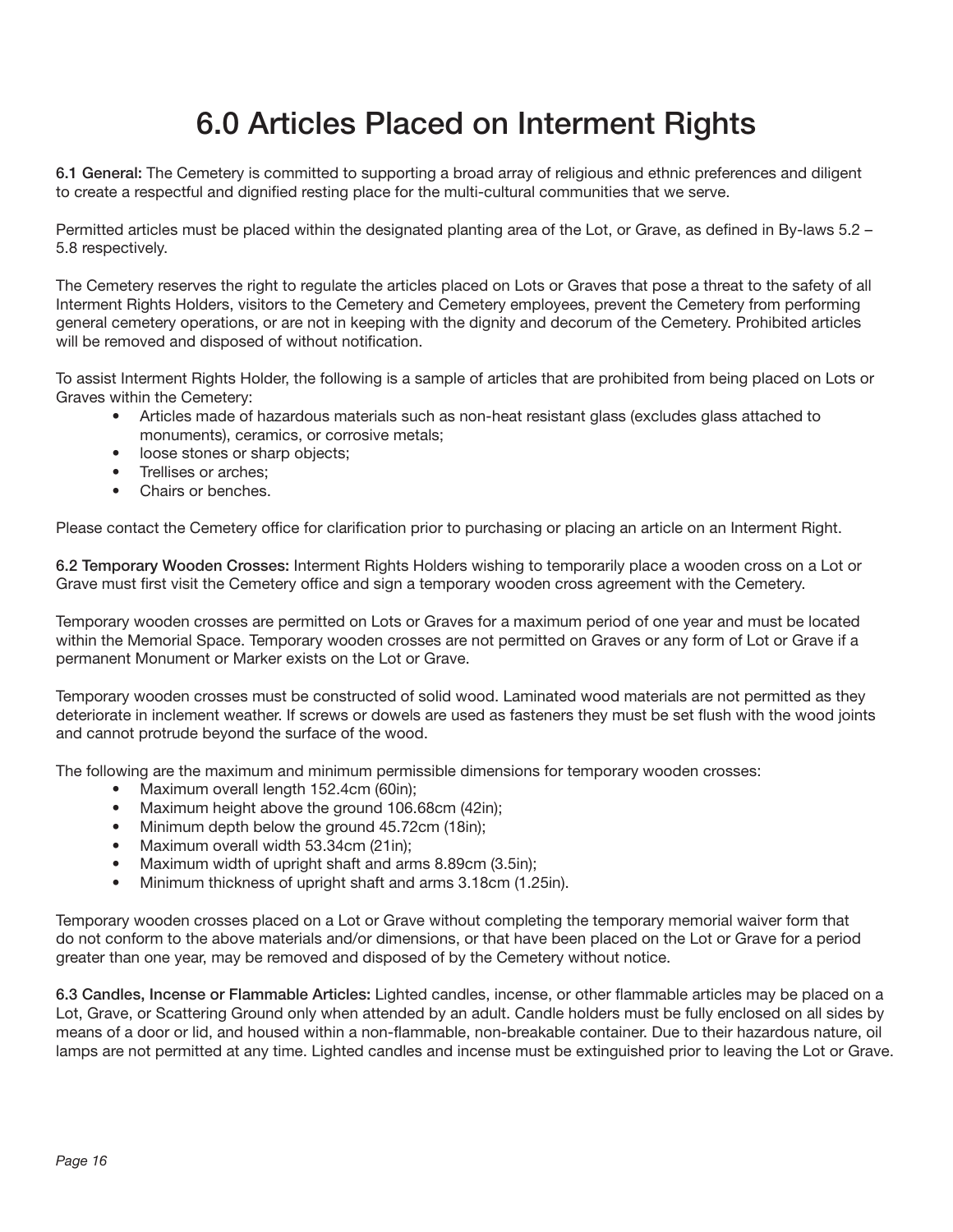Any damage caused by candles, incense or flammable articles is the direct and total responsibility of the Interment Rights Holder(s). The Cemetery does not assume any liability in this regard.

The Cemetery may remove at its sole discretion, any such article and dispose of it without notification.

6.4 Borders, Fences and Walls: Plastic PVC edging installed not to exceed 10.16cm (4in) in height above the ground level, is permitted around the perimeter of a prescribed flowerbed as defined in By-laws 5.2 through 5.8 respectively.

In order to facilitate cemetery maintenance and operations, borders, curbs, coping, fences, railings, walls, ditches, hedges or other articles are not permitted to define the perimeter of a Lot, Grave, Scattering Ground, or planting area, and will be removed and disposed of by the Cemetery without notification.

6.5 Fresh Cut or Artificial Flowers: Fresh cut or artificial flowers or potted plants must be placed in the designated planting area or in a non-breakable, non-corrosive flower vase adjacent to the memorial. Fresh cut or artificial flowers and potted plants that have become unsightly and empty flower vases that cannot be turned down into the ground in a receptacle will be removed and disposed of by the Cemetery without notification.

6.6 Hanging Baskets: Hanging baskets on non-corrosive metal rods are permitted on Lots, Graves, or Scattering Grounds provided they are adjacent to and over-hanging the memorial. Under no circumstances may a hanging basket overhang or infringe on an adjacent Lot, Grave, Scattering Ground. Hanging baskets that become unsightly will be removed and disposed of by the Cemetery without notification.

6.7 Memorial Wreaths: Wreaths may be placed in the Cemetery only between November 1st and March 31st of each year. In order to prepare the grounds for spring, wreaths must be removed prior to April 1st. Wreaths not removed by April 1st will be removed and disposed of by the Cemetery without notification.

6.8 Responsibility for Articles: Articles placed on Lots, Graves, Scattering Grounds, Columbarium Niches, or Mausoleum Crypts are the sole responsibility of the Interment Rights Holder(s). The Cemetery is not responsible for the loss of or damage to any articles placed within the Cemetery.

Articles left on Lots, Graves, or Scattering Grounds during the winter months are subject to deterioration and damage, and impede cemetery operations. It is recommended that Interment Rights Holders remove all articles and tokens of remembrance from the Lot or Grave during the winter months.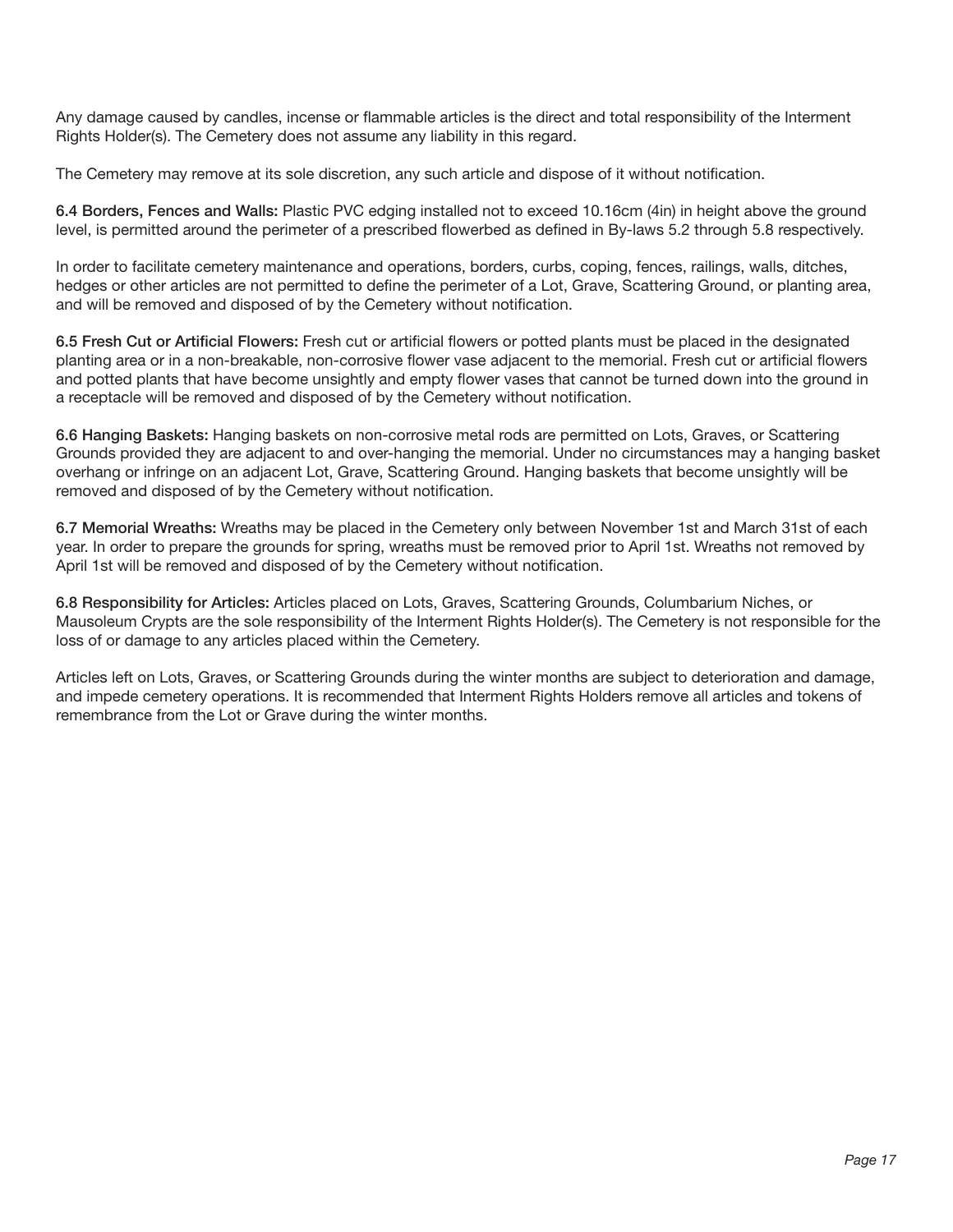# 7.0 Mausoleum Crypts

7.1 Documents Required For Entombment: Interment Rights Holder(s) may be required to visit the Cemetery office and complete a prescribed Cemetery Contract, and written direction and authorization prior to an Entombment taking place. Should the Interment Rights Holder be the deceased, direction must be provided in writing by the next of kin or estate executor.

7.2 Payment: Payment must be made to the Cemetery before an Entombment may take place.

7.3 Sealing after Entombment: Only the Cemetery may open and seal Crypts for Entombments. This applies to the inside sealer and the crypt front.

7.4 Witnessing an Entombment: The Entombment of remains may be witnessed by those present at the funeral service, however, the Cemetery reserves the right to disallow any witnessing if it is felt the safety of anyone present would be at risk.

7.5 Crypt Inscriptions and Adornments on Memorials Owned by the Cemetery: To ensure quality control, desired uniformity and standard of workmanship, the Cemetery reserves the right to inscribe all crypt fronts or install all bronze lettering, bronze vases, bronze adornments, bronze emblems, and ceramic or photoplex pictures within bronze frames on crypt fronts. Approved samples are on display at the Cemetery office. Any unauthorized adornment or emblem will be removed and disposed of without notice and at the expense of the Interment Rights Holder(s). No persons other than the Cemetery shall remove or alter crypt fronts.

7.6 Floral Tributes from Funeral Services: Please check with the cemetery office as some mausoleums do not permit fresh cut or potted plants inside the building at any time.

7.7 Floral Tributes in Outdoor Mausoleum: Potted plants, wreaths, and sprays are permitted only on Easter, Mothers' Day, Fathers' Day, All Souls Day, and Christmas Day. Such tributes will be removed and disposed of the following business day without notification. Artificial and fresh cut flowers in vases attached to Crypts are permitted any time provided that they do not encroach on adjacent Crypts. Artificial and fresh cut flowers that have become unsightly will be removed and disposed without notification.

7.8 Floral Tributes in Indoor Mausoleum: Only artificial flowers are permitted and only in the bronze vase or vesper light/vase combination. Floral tributes must not encroach on adjoining Crypts. Live or cut flowers are not permitted. Artificial flowers that have become unsightly and artificial plant materials placed on the floor will be removed and disposed of by the Cemetery on a daily basis without notification.

7.9 Articles not Permitted: Pedestals, urns, candles, vesper lights, articles of a heavy or cumbrous character, musical greeting cards, and any articles placed on the floor or ground are deemed to be prohibited articles, and shall not be allowed in any part of a Mausoleum. Prohibited articles will be removed and disposed without notification.

7.10 Ceramic Pictures: Ceramic pictures, not exceeding 8cm wide x 10cm high (3.15in wide x 3.93in high), or 9cm wide x 12cm high (3.54in wide x 4.72in high), in oval shape, together with a bronze-material frame, not exceeding the exterior dimensions of 12cm wide x 14.5cm high (4.72in wide x 5.71in high), will be permitted only on Crypts. Please check with the cemetery office to determine the size and placement of ceramic pictures permitted.

7.11 Security: Interment Rights Holders and the public are encouraged to visit the Mausoleum during posted cemetery visitation hours as listed in By-law 1.1. Where key-entry is provided, Interment Rights Holders will receive two (2) keys to the Mausoleum at the time of purchase. Replacement keys may be purchased from the Cemetery office.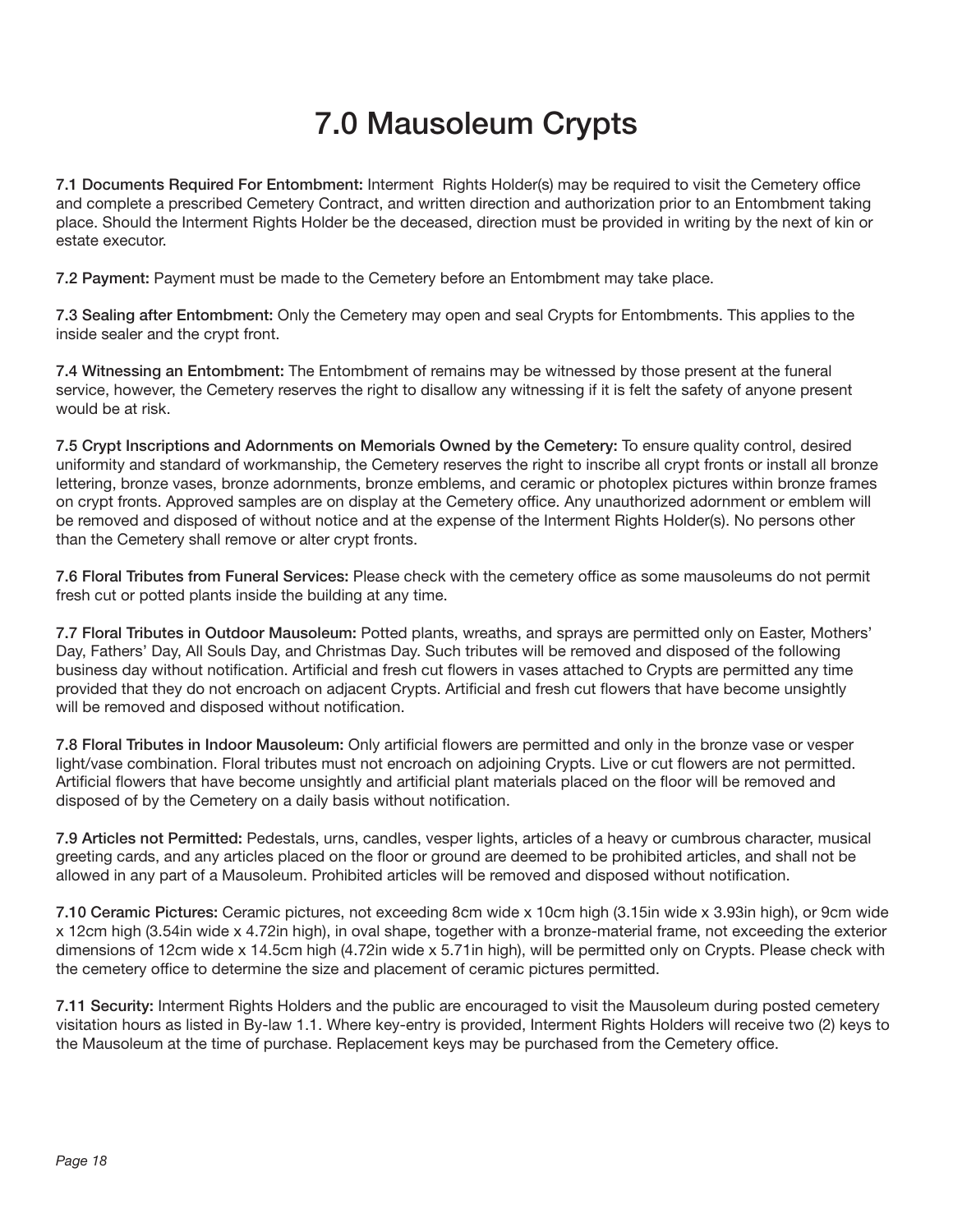# 8.0 Columbarium Niches

8.1 Documents Required For Entombment: Interment Rights Holder(s) may be required to visit the Cemetery office and complete a prescribed Cemetery and written direction and authorization prior to an Entombment taking place. Should the Interment Rights Holder be the deceased, direction must be provided in writing by the next of kin or estate executor.

8.2 Payment: Payment must be made to the Cemetery before an Entombment may take place.

8.3 Sealing after Entombment: Only the Cemetery may open and seal Niches for Entombments. This applies to the inside sealer and the Niche front.

8.4 Niche Inscriptions and Adornments on Memorials Owned by the Cemetery: To ensure quality control, desired uniformity and standard of workmanship, the Cemetery reserves the right to inscribe all niche fronts or where permitted install all bronze lettering, bronze plaques, bronze vases, bronze adornments, bronze emblems, and ceramic or photoplex pictures within bronze frames on niche fronts. Approved samples are on display at the Cemetery. Any unauthorized adornment or emblem will be removed and disposed of without notification and at the expense of the Interment Rights Holder(s). No persons other than employees of the company shall remove or alter niche fronts.

8.5 Floral Tributes from Funeral Services: Floral tributes from services may be placed in a designated area and will be removed and disposed of the same day.

8.6 Floral Tributes in Outdoor Niches: Artificial and fresh cut flowers in vases attached to Niches are permitted any time provided that they do not encroach on adjacent Niches. Artificial and fresh cut flowers that have become unsightly will be removed and disposed without notification.

8.7 Floral Tributes in Indoor Niches: Artificial flowers in vases attached to Niches are permitted any time provided that they do not encroach on adjacent Niches. Artificial flowers that have become unsightly will be removed and disposed without notification.

8.8 Articles not Permitted: Pedestals, urns, candles, vesper lights, articles of a heavy or cumbrous character, musical greeting cards, and any articles placed on the floor or ground are deemed to be prohibited articles, and shall not be allowed on or in the general vicinity of the Niche. Prohibited articles will be removed and disposed without notification.

8.9 Glass Fronted Niches: Glass front Niches may contain only the urn with suitable identification and, space permitting, a personal portrait of the deceased, and a limited number of personal mementos. The Cemetery must approve all items prior to their placement in the Niche, and must supervise the insertion and/or removal of items into or out of the Niche. The Cemetery reserves the exclusive right to open and close the Niche, and requires the written permission of the Interment Rights Holder before the placement of articles within the Niche. A suitable charge may apply should the Interment Rights Holder(s) wish to remove or change items or articles within the Niche.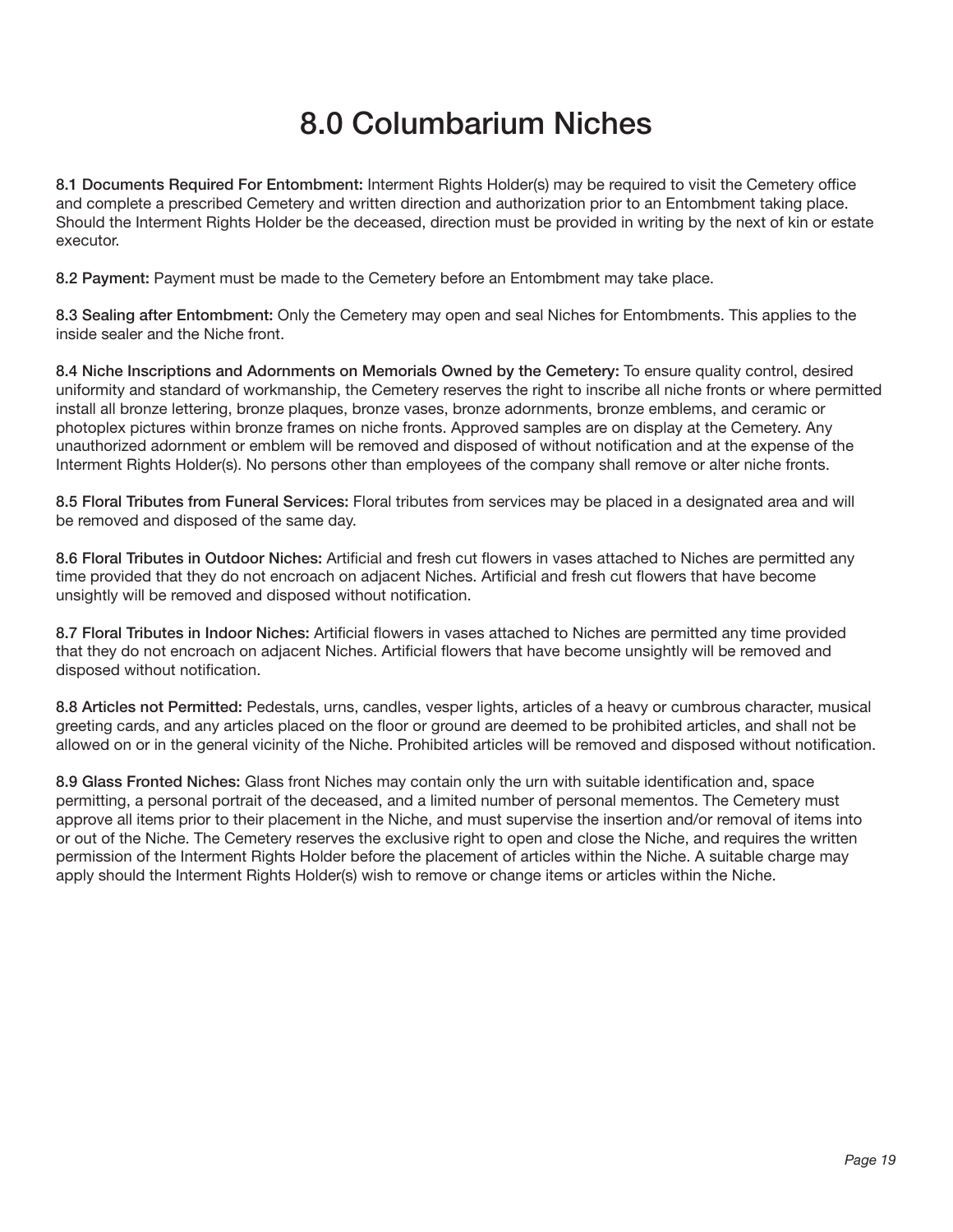### 9.0 Cremation Centre

9.1 Documents Required for Cremation: Prior to any cremation, the Cremation Centre requires: a signed Application for Cremation in a form prescribed by the Cremation Centre; a signed MPGC Contract in a form prescribed by the Cremation Centre; an Ontario Coroner's Cremation Certificate; a Burial Permit issued by the Registrar General showing that the death has been registered; and payment of the requisite fees.

The Purchaser and Applicant for Cremation may be required to visit the Cemetery office to complete the Contract and Application for Cremation prior to MPGC providing the cremation services.

In the case of a fetus less than 20 weeks a Burial Permit will not be issued by the provincial registering authority. The Cremation Centre requires: a letter from a hospital or a medical practitioner in place of the Burial Permit.

9.2 Cremation After 48 Hours: Cremations may take place only after the expiry of at least 48 hours from the time of death as set out on the Application for Cremation, unless otherwise directed in writing by the Applicant on the Application for Cremation, and the Cremation Centre will not cremate more than one person at a time.

9.3 Right to Refuse to Cremate: The Cremation Centre has the right to refuse to cremate in any case without giving any reasons.

9.4 Caskets or Containers: Human remains delivered to the Cremation Centre for cremation must be delivered in a closed casket or rigid container that is fully combustible. By law, the Cremation Centre will not cremate caskets or containers made of, or containing, non-flammable or hazardous materials such as; white metal, mattresses, metal box springs, glass objects, chlorinated plastic or fibre-reinforced plastic.

Under no circumstances will a Cremation Centre employee open the casket or container. If a funeral service is conducted using a rental casket, the rental portion of the casket must be removed and the inner casket liner closed prior to delivery to the Cremation Centre. Under no circumstances will the Cremation Centre operator accept responsibility to remove the rental portion of the casket and close the inner casket liner. The remains will be cremated in such closed casket or container that was delivered to the Cremation Centre.

Prior to cremation, metal casket handles and other exterior metal casket fittings will be removed by the Cremation Centre and with the permission of the Applicant.

Should it be discovered following a cremation, that a licensed Funeral Establishment or Transfer Service Operator delivered a casket or container to the Cremation Centre made of, or containing non-flammable or hazardous materials such as; white metal, mattresses, non-flammable bedding, metal box springs, glass objects, chlorinated plastic or fibre-reinforced plastic, the licensed Funeral Establishment or Transfer Service Operator shall be responsible to pay an additional cremation services fee as contained in the Cremation Centre Price List for the additional operational costs incurred by the Cremation Centre, and/or reimburse the Cremation Centre for any damage that has occurred to the cremation equipment or the crematorium staff as a result of delivering such a non-combustible casket or container to the Cremation Centre for cremation.

9.5 Medical Devices: Radioactive and battery operated heart pacemakers and other medical devices could explode during the cremation process and create a health hazard for the Cremation Centre operator. Under no circumstances will the Cremation Centre cremate human remains containing such devices.

If a radioactive or battery operated heart pacemaker or medical device is present, the Applicant must instruct the licensed funeral director or other authorized persons to remove it before cremation.

The Applicant is liable for any damages to the Cremation Centre, cremation equipment or injury to the Cremation Centre employees in the event that such device is not removed.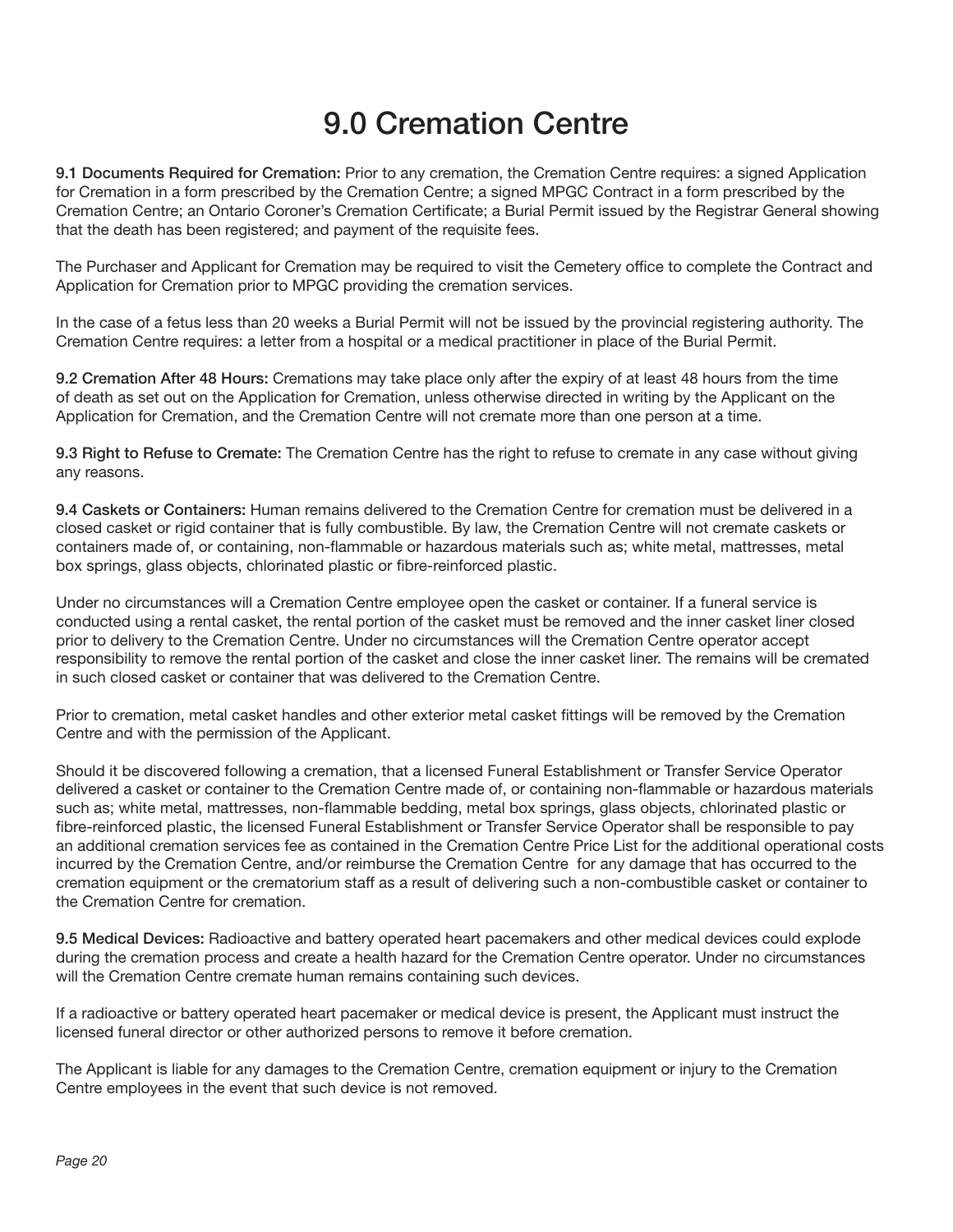9.6 Valuable Material: Due to the extreme temperatures attained during the cremation process, any valuable material is not recoverable after the cremation and should be removed before the casket or container is transferred to the Cremation Centre. The Cremation Centre and its employees are not responsible for any valuable material left in the closed casket or container at the time of delivery to the Cremation Centre.

9.7 Witnessing Cremations: In order for families to observe or participate in this part of the process, arrangements must be made in advance with the Cremation Centre office to witness the commencement of the cremation process. The Cremation Centre reserves the right to limit the number of family members in attendance or refuse admittance to the witnessing area if, in the sole opinion of the Cremation Centre staff, the health or safety of a family member or Cremation Centre employee is at risk.

9.8 Cremated Remains of Children: It should be clearly understood that there are little, if any, cremated remains following the cremation of a fetus or a very young child.

9.9 Identification during Cremation: A metal identification tag will be assigned to the casketed human remains when they are delivered to the Cremation Centre. The metal tag will contain MPGC's name and an identification number that is unique to the deceased. The metal identification tag will accompany the remains throughout the various stages of cremation and will be placed in the cremation urn or container during final packaging.

9.10 Co-mingling Cremated Remains: The Cremation Centre will not, without the written and signed consent of the Applicant co-mingle the cremated remains of more than one person.

9.11 Contagious Diseases: It is a legal requirement that the Cremation Centre be notified that a death is a result of a contagious disease, prior to arrangements being made for the cremation. If a contagious disease has been confirmed, the Cremation Centre reserves the right to adhere to recognized Health and Safety practices. The Cremation Centre will designate the hour and manner in which cremations will be done.

9.12 Packaging of Cremated Remains: Cremated remains are placed in a temporary container, which is provided by the Cremation Centre without additional charge, or in an urn or container provided or purchased by the individual or family. In the event that the urn or container supplied will not hold all of the cremated remains, an additional container will be used.

9.13 Disposition of Cremated Remains: Directions for the disposition of cremated remains must be made on the Application for Cremation. The cremated remains may be held at the Cremation Centre for a period of up to one year from the date of cremation in order for the Applicant to make a final decision as to the preferred form of disposition. If, after one year, final disposition has not taken place, the cremated remains will be interred in a cremation common grave at the expense of the Applicant. No memorial may be placed on a cremation common grave, and retrieval cannot be guaranteed at a future date.

9.14 Floral Tributes from the Funeral Service: Floral tributes will be received at the Cremation Centre chapel only on the day of the cremation service and will be disposed of immediately following the service. The Cremation Centre reserves the right to limit the number of floral tributes delivered to the Cremation Centre chapel.

Only one floral tribute will be allowed to accompany the delivery of the casket or container to the Cremation Centre. The floral tributes will be disposed of by the Crematorium staff and will not be cremated with the casket or container.

9.15 Pets or Other Animals: Only human remains will be cremated.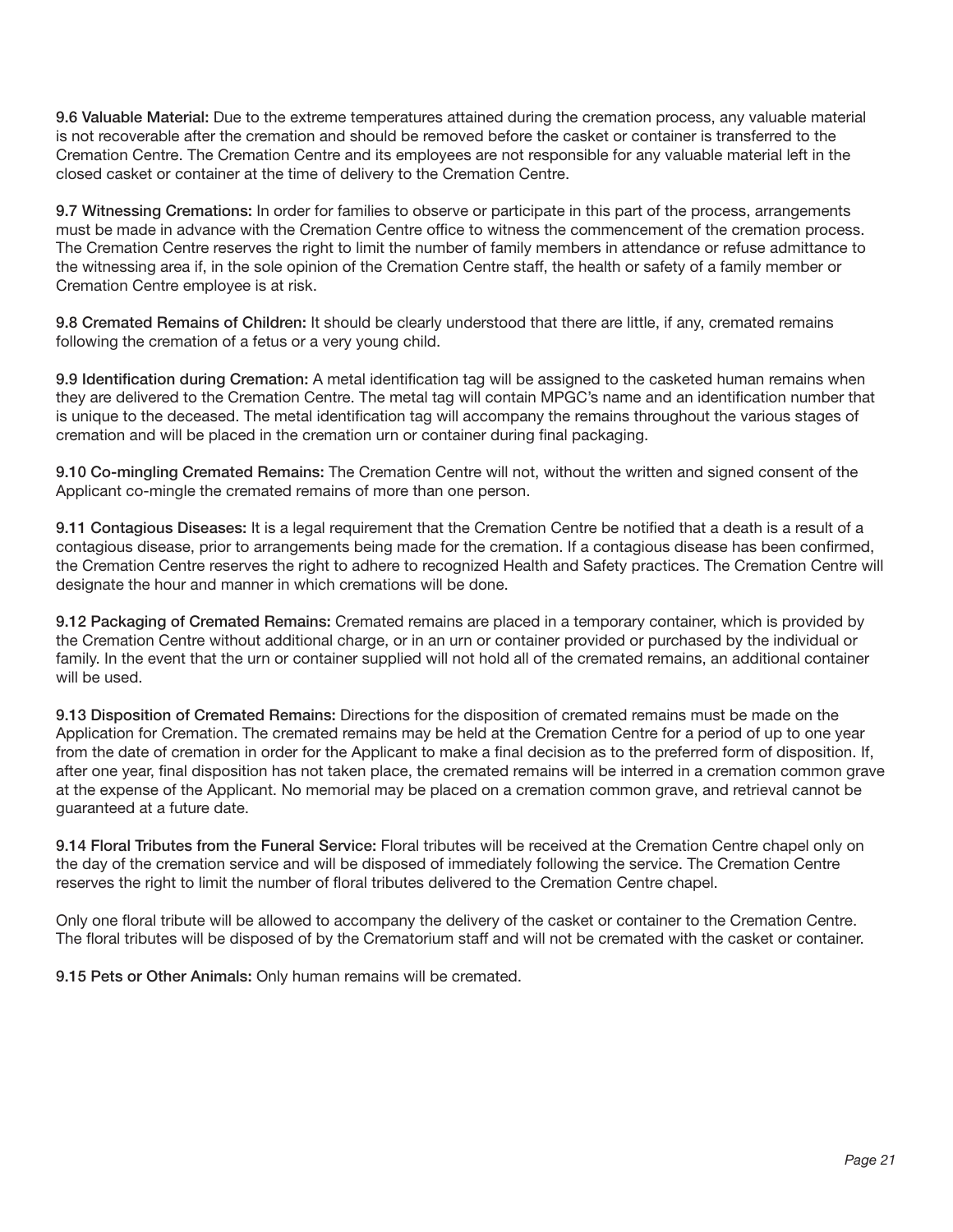## 10.0 Contractor

10.1 Contractor Pre-approval Required Before Working: Any contract work to be performed within the Cemetery requires the written pre-approval of the Interment Rights Holder and the Cemetery before the work may begin. Pre-approval includes but is not limited to: landscaping, delivery of Monuments and Markers, inscriptions, designs, drawings, plans and detailed specifications relating to the work, proof of all applicable government approvals and permits, the location of the work to be performed. It is the responsibility of all Contractors to report to the Cemetery office and provide the necessary approvals before traveling to the Lot, or Grave to perform the work.

10.2 Permission to Perform Contract Work: Contractors employed to erect a memorial, structure, complete landscaping, or to do any other work in the Cemetery shall report to the Cemetery office and provide to the Cemetery the written consent of the Interment Rights Holder(s) prior to commencing their work. Such consent shall designate the location of the Burial rights and the work to be performed. The Cemetery will provide the contractor with a temporary permit to complete the work which shall be prominently displayed in the front window of the contractor's vehicle.

Contractors who begin work within the Cemetery without first obtaining all proper authorizations contained herein will be asked to leave the property.

10.3 Compliance with Legislation: Any person, firm, or corporation ("Contractors") performing any work in the Cemetery must comply with all applicable legislation including without limitation: Workers' Compensation, Occupational Health and Safety and Environmental Protection, and maintain general liability insurance of not less than \$3,000,000 ("Coverage"). Such Contractor shall provide written proof of such Coverage at the request of the Cemetery within 72 hours of a written request and prior to commencing any work within the Cemetery.

Should a Contractor not be able to provide written proof of Coverage within the prescribed time limit, said Contractor shall be prohibited from completing any work within the Cemetery until written proof of Coverage has been provided to the Cemetery.

10.4 Cemetery By-laws Apply: All Cemetery by-laws apply to all Contractors and all work carried out by Contractors within the Cemetery grounds.

10.5 Contractor's Liability: Contractors will conduct their operations to prevent damage to any grounds, turf, shrubs, trees, flowerbeds, Monuments, Markers, vases, or any other article or natural feature in the Cemetery. Contractors shall lay planks on the Lots, or Graves, and paths over which heavy materials are to be moved, in order to prevent damage. Any damage caused by Contractors shall be rectified by the Cemetery at the expense of the Contractors.

10.6 Contractor Hours of Work: Contractors will be permitted to complete their work during the following hours: 8:00 a.m. to 5:00 p.m. Monday through Friday, and 8:00 a.m. to 4:00 p.m. on Saturdays. Contractors are not permitted to work within the Cemetery during evenings, Sunday or statutory holidays.

Contractors shall temporarily cease all operations if they are working within 100 metres of a funeral until the conclusion of the service. The Cemetery reserves the right to temporarily cease Contractor operations at their sole discretion if the noise of the work being performed by the Contractor is deemed to be a disturbance to any funeral or public gathering within the Cemetery.

10.7 Contractor Attire and Conduct: Contractors performing work within the Cemetery are responsible for their actions, conduct, behaviour, and attire. Shirts with sleeves, long pants and CSA approved safety boots must be worn at all times. Contractors who fail to comply with the required attire will be asked to leave the Cemetery grounds. Contractors must also adhere to and comply with the Cemetery's Code of Conduct.

10.8 Removal of Implements and Rubbish: Contractors working within the Cemetery must remove all implements, equipment and rubbish from the Cemetery at the conclusion of the work or at the end of each work day. All work sites must be secured when left unattended.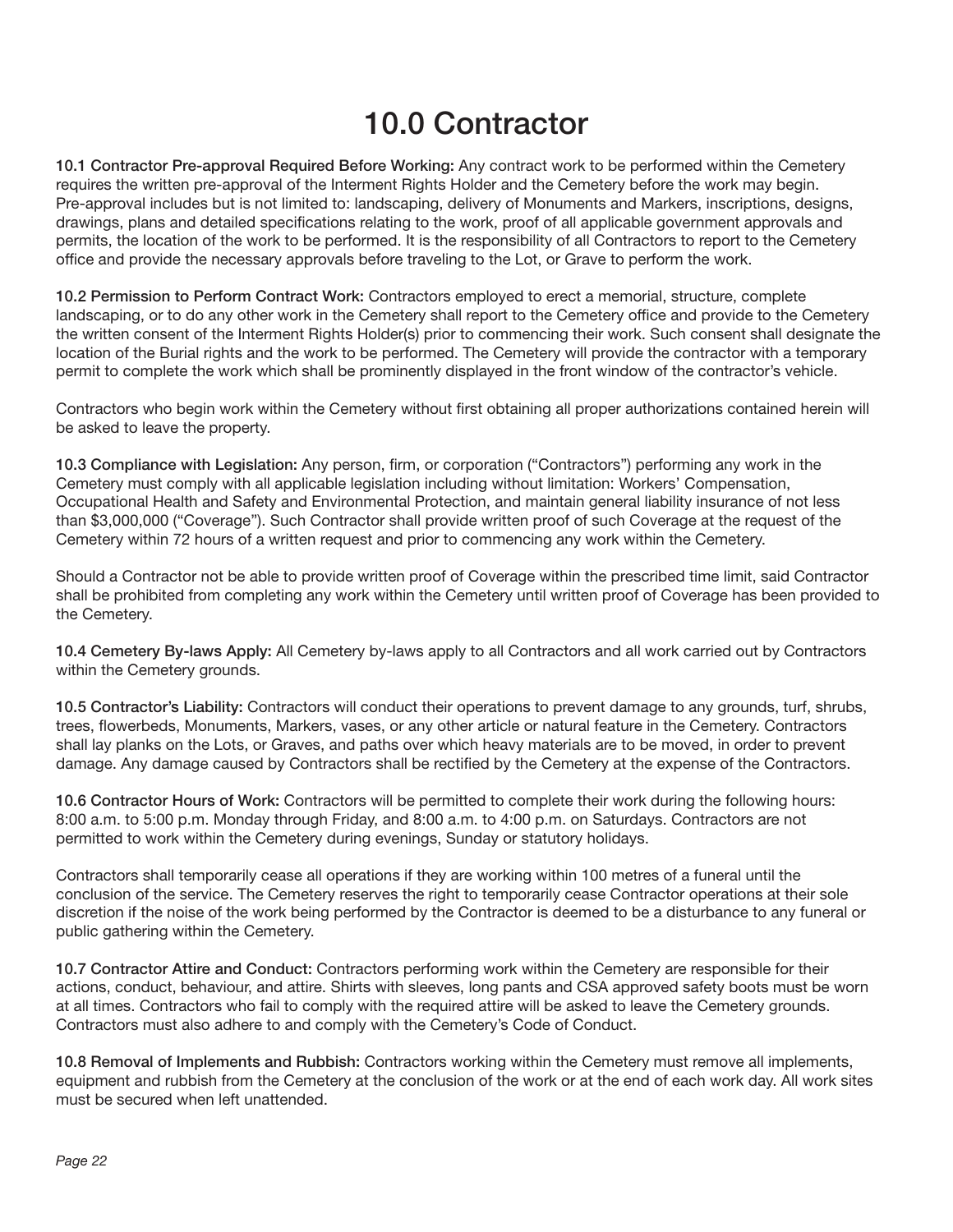## 11.0 Natural Burial Areas

The following By-laws apply to burial and memorialization within a designated Natural Burial Area and supersede By-laws which are contained within the general MPGC By-laws designed to apply for general cemetery use.

#### Glossary of Terms

Natural Burial Area: An area within a cemetery which is specifically designed to permit human remains to be returned to the earth as naturally as possible.

Natural Burial Grave: Any Interment Right in a Natural Burial Area which permits the burial of human remains in a biodegradable casket, container, shroud, or cremation urn.

#### Natural Burial Area By-laws

11.1 Number of Burials: A maximum of one casket and one cremated remains or two cremated remains may be buried in each Grave. The casket burial will be performed at standard depth only. (This By-law supersedes By-law 3.4)

11.2 Caskets, Containers, Shrouds, or Cremation Urns: Remains must be delivered to the Cemetery for burial in the Natural Burial Area in a closed casket, container, shroud or cremation urn made from materials or substances that are non-toxic and readily biodegradable, such as wood, wicker, recycled cardboard or natural fiber. Synthetic materials or metals used in the manufacture of the casket, container, urn, or shroud are not permitted. The Cemetery management reserves the right to refuse any interment of human remains should the human remains be delivered to the cemetery in a casket, container, or cremation urn that does not conform to these requirements. (This By-law supersedes By-law 3.5)

11.3 Outer Containers: Concrete vaults, metal vaults, or other outer containers will not be permitted in Natural Burial areas. (This By-law supersedes By-law 3.6)

11.4 Scattering of Cremated Remains: The scattering of cremated remains in the Grave is permitted provided that it is performed in a shallow excavation under the direction of the Cemetery. Surface scattering is not permitted. (This By-law supersedes By-law 3.7)

11.5 Removal of Caskets, Containers, or Cremated Remains: Interments performed within the Natural Burial Area must be regarded as permanent and irreversible as all burials are performed using biodegradable containers. (This By-law supersedes By-law 3.8)

11.6 Preparation of the Human Remains: Human remains which have been preserved (embalmed) using formaldehyde or other non-biodegradable chemicals will not be permitted to be buried within the Natural Burial Area.

11.7 General Care of Natural Burial Graves: In addition to the parameters stated in By-law 5.1 in order to preserve and enhance the natural environment grass cutting and weeding will not be provided or permitted within Natural Burial Areas.

11.8 Planting Restrictions: Live or artificial plant material of any kind is prohibited to be placed on the graves within the Natural Burial area.

11.9 Tributes of Remembrance: To preserve the natural setting, no articles of any kind may be placed within the Natural Burial Area.

11.10 Memorialization: To preserve the natural surroundings of the area, memorials are not permitted on Natural Burial graves. A central memorial feature has been provided by the cemetery on which families may place the name and dates of their loved ones.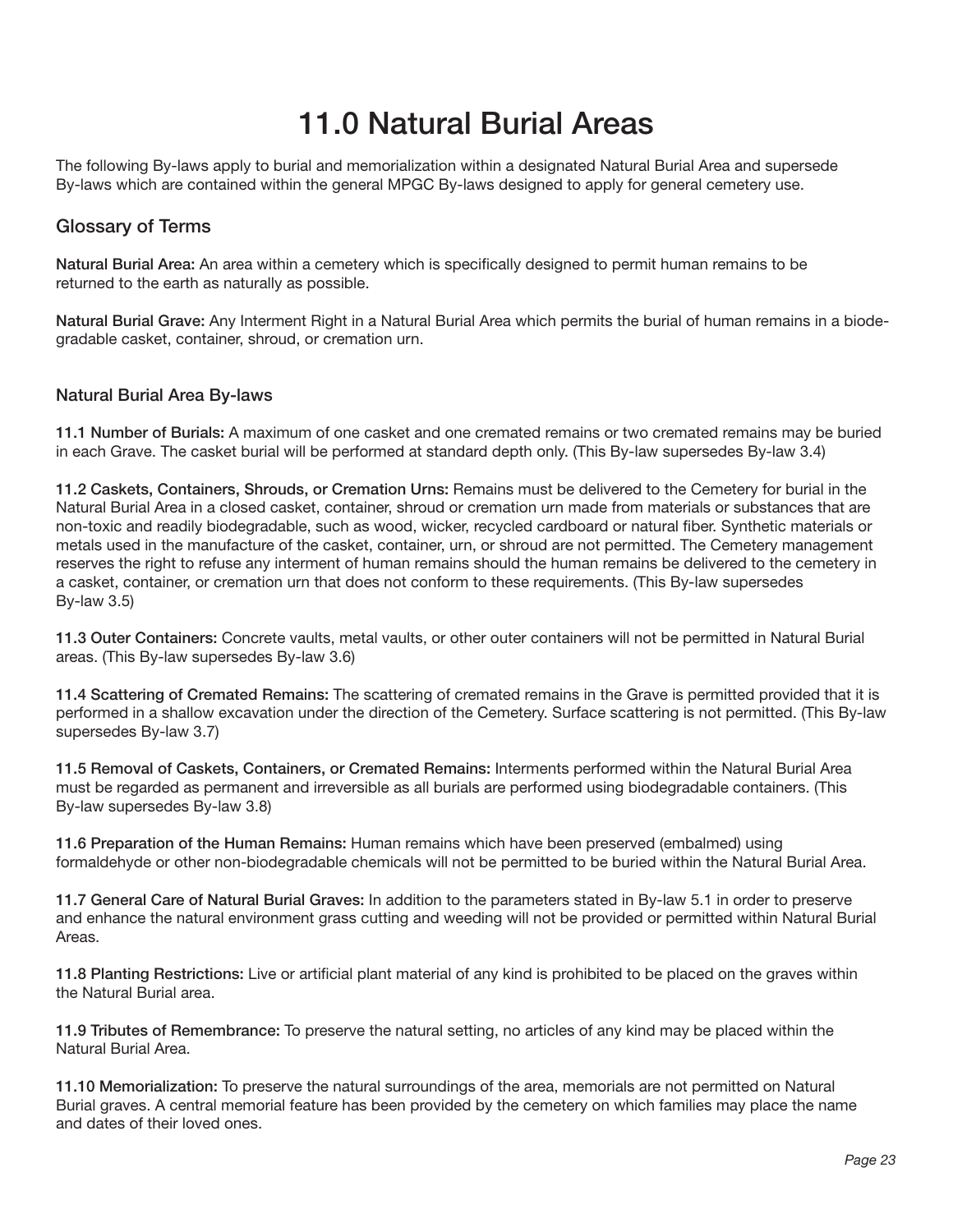#### 12.0 Combined Pet and Human Burial Area

The following By-laws apply to burial and memorialization within a designated Pet and Human Burial Area and supersede By-laws which are contained within the general MPGC By-laws designed to apply for general cemetery use. Unless specifically superseded by by-laws set forth below, all other cemetery by-laws apply.

#### Glossary of Terms

Burial: The opening and closing of a Lot or Grave (in ground) for remains, cremated remains or hydrolyzed remains (pet and/or human), including the scattering of pet and or human cremated or hydrolyzed remains in a designated Pet and Human scattering ground.

Entombment: The opening and closing of a Niche for the placement of pet and/or human cremated or hydrolyzed remains.

Hydrolyzed Remains: Reduced pet or human remains resulting from the process of alkaline hydrolysis.

Interment Right: The right to require or direct the Burial or Entombment of pet and/or human remains or pet and/or human cremated or hydrolyzed remains in a Grave, Lot, Niche or Crypt.

Interment Rights Holder: A person, firm, or corporation holding the right to direct the Burial or Removal of pet and/or human remains, cremated or hydrolyzed remains, and associated memorialization in an Interment Right as registered in the Cemetery records.

Pet: Any domesticated animal that commonly cohabits in family households for companionship or support. This term excludes exotic animals, farm animals, wild animals and any other animal defined by the municipality as a prohibited animal.

Pet and Human Burial Area: An area within a cemetery, specifically designed to permit the burial of pet and human remains.

Pet and Human Burial Grave: Any Interment Right in a Pet and Human Burial area, which permits the burial of pet and human remains in the same interment right, and permits a marker to be set flush and level with the ground in the Marker Space as defined in the Interment Rights Certificate.

Pet Burial Grave: Any interment right in a Pet and Human Burial area, which permits the burial of pet remains and permits a marker to be set flush and level with the ground in the Marker Space as defined in the Interment Rights Certificate.

Pet and Human Burial Lot: Any Interment Right in a Pet and Human Burial area, which permits the burial of pet and human remains in the same interment right, and permits the installation of a Monument in the Monument Space.

Pet Section Columbarium: A structure containing individual compartments or niches for the placement of pet and/or human cremated or hydrolyzed remains.

Removal: The Removal of pet and/or human remains, including cremated or hydrolyzed pet and/or human remains, after an interment or entombment has taken place.

Pet and Human Scattering Ground: Land within a Cemetery that is set aside to be used for the scattering of cremated or hydrolyzed pet and human remains.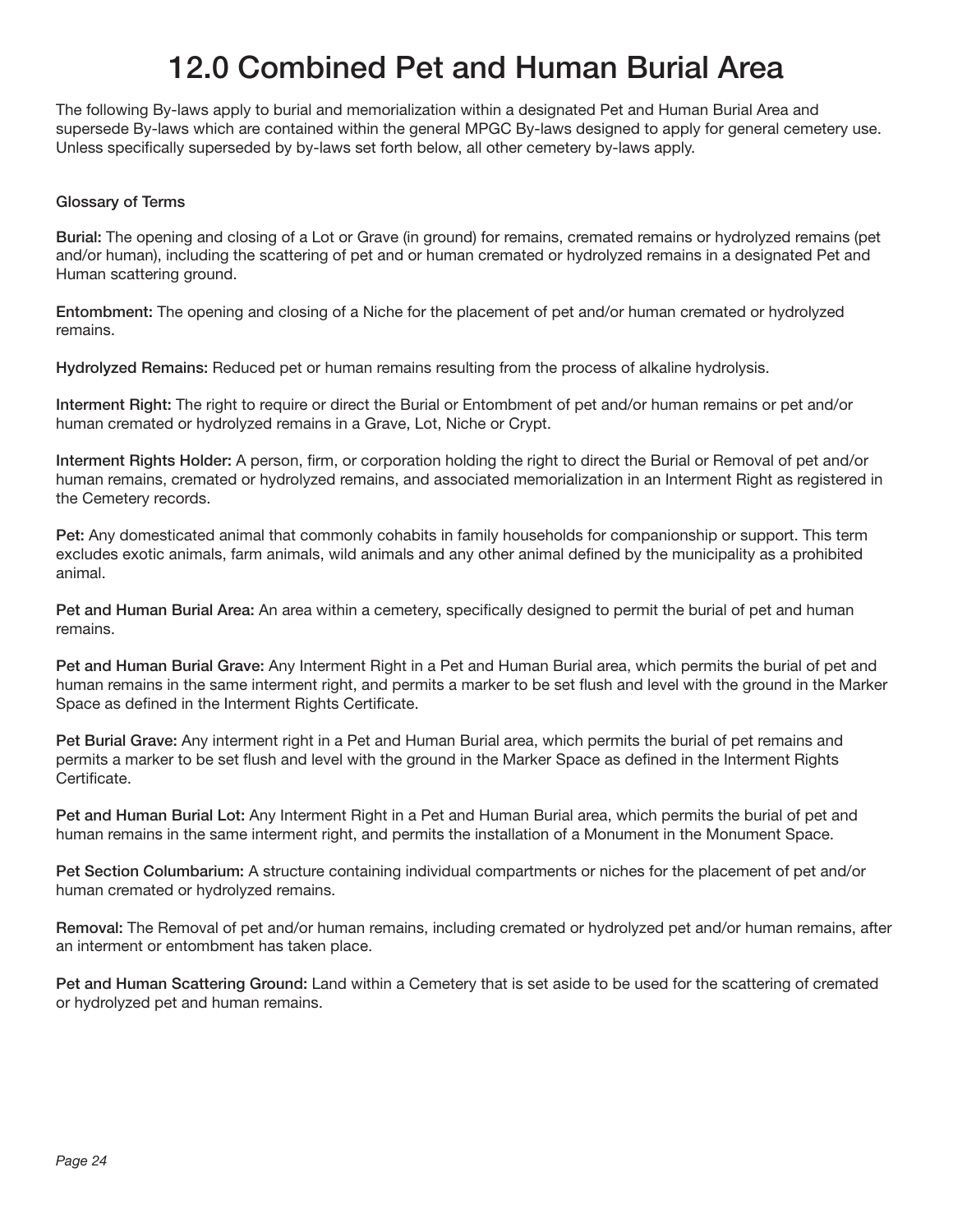#### Pet and Human Area By-Laws

#### These By-laws are applicable only at Meadowvale Cemetery, Brampton and Thornton Cemetery, Oshawa.

12.1 Ownership of Interment Rights: Ownership of all cemetery lands remains vested with the Mount Pleasant Group of Cemeteries at all times. Purchasers of Interment Rights acquire only the right and privilege to direct the Burial of pet and/or human remains, and the installation of Monuments, Markers and inscriptions, subject to Cemetery By-laws. Until payment is made in full no Burial, Entombment, Scattering, Monument, Marker, inscription, or memorialization is permitted. An Interment Rights Certificate is issued to the Interment Rights Holder(s) when payment in full is made.

12.2 Authorization, Information and Documents Required for a Burial, Entombment or Scattering of Cremated or Hydrolyzed Remains: For each Burial, Entombment or Scattering of pet and/or human remains, the Purchaser or Rights Holder must enter into a Contract, providing such information as may be required by the Cemetery for the completion of the Contract and the public register, in accordance with provincial legislation.

12.3 Number of Burials: The Interment Rights Type determines the maximum number of human and pet burials or entombments in a grave or columbarium. Each interment right has a maximum capacity specified on the document for the purchase of the interment rights. Each Interment Rights Type will have a maximum container size permissible based on the interment rights type.

12.4 Pet remains must arrive in a closed casket or container.

12.5 Scattering Cremated or Hydrolyzed Remains: Cremated or hydrolyzed remains may be scattered in a designated Scattering Ground within the Pet and Human Burial area. Cremated or hydrolyzed remains are not permitted to be scattered on an Interment Right. A scattering application and payment of the requisite scattering fee must be completed at the cemetery office before the scattering of cremated or hydrolyzed remains may take place. A member of the cemetery staff must perform the scattering, or be in attendance, when the cremated or hydrolyzed remains are scattered within the designated Scattering Ground.

12.6 Requirements for Removal of Caskets, Containers or Cremated or Hydrolyzed Remains: Pet and human remains may be removed from a Lot or Grave provided that the written consent of the Interment Rights Holder(s) is/are received by the Cemetery.

12.9 Contagious Diseases: The remains of animals who have died from contagious diseases may require additional permissions as required by public officials and or municipal by-laws within the designated municipality.

Pets who have died from contagious diseases will not be accepted for temporary storage.

12.10 Pets or Other Animals: Only pet and human remains shall be buried or entombed in the designated Pet and Human Burial Area within the Cemetery. Pets includes any domesticated animal that commonly cohabits in a family household for companionship or support.

12.11 Size of Flowerbeds: Unless otherwise specified on the Interment Rights Certificate, flowerbeds on pet and human Cremation Lots or Graves must be planted in a bed appropriate to the size of the Lot or Grave.